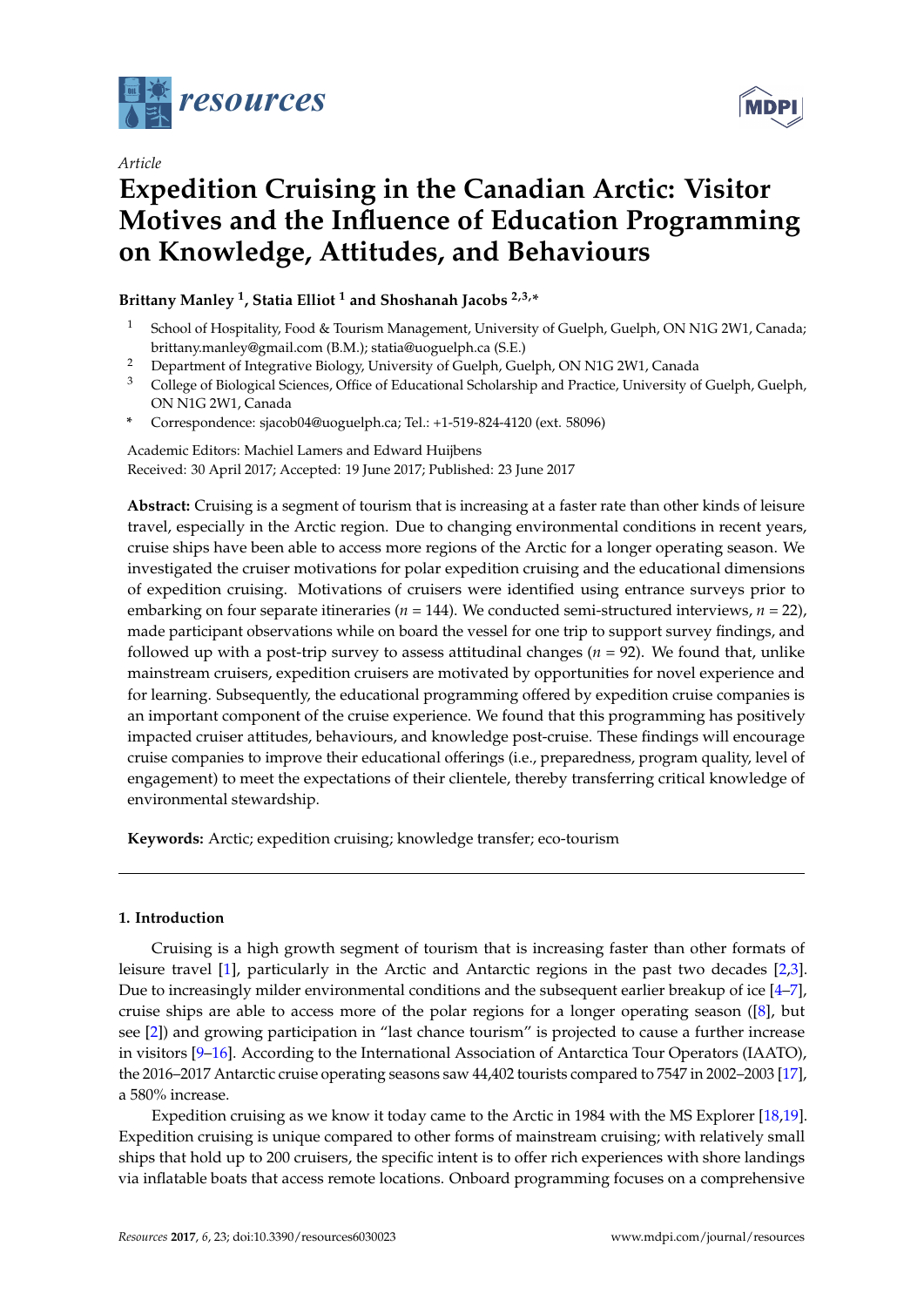educational experience, usually for a highly educated clientele. Expedition cruising is a specialized niche requiring considerations beyond the cruiser experience. Operators are required to consider the unique challenges of passenger and ship safety, ship logistics, environmental sustainability, and—of specific interest here—knowledge transfer and education of the cruisers. While research has studied cruising from an environmental and operational perspective (i.e., [\[20\]](#page-18-4)), few studies have addressed the motivations of cruisers to embark on expedition cruising and the educational dimensions (but see [\[21,](#page-18-5)[22\]](#page-18-6)).

Based upon internal cruiser exit surveys, expedition cruising companies assume that cruisers are motivated to buy a ticket because of the educational aspects of the proposed itineraries, in addition to the opportunity to explore an extreme environment and see the expanse of ice before it melts. Consequently, Arctic and Antarctic expedition cruise lines have developed a range of educational programs to address the presumed desire of cruisers for an educational and immersive experience. Pre-embarkation packages might include a variety of resources including company-specific handbooks and websites and suggested reading lists. On board, programs of specialized lectures on destination-appropriate topics are offered during time at sea or poor weather conditions. Guides are employed to lead excursions on shore such as guided walks and interpretation with flora and fauna identification. Whether at sea or on land, the guides are constantly scanning for wildlife. Upon disembarkation cruisers often leave with packages of information and photographs provided by the cruise company.

While educational programming is offered in practice, there is little research on the motivations and expectations of the cruisers, or the effectiveness of knowledge transfer from the programming to the cruiser. Therefore, we investigated the motivations of cruisers to take an Arctic expedition cruise and examined the impacts of the educational programming on cruisers' subsequent attitudes and conservation behaviours.

#### *1.1. Motivations*

In the 30 years that expedition cruise ships have been travelling to Canada's Arctic regions [\[18](#page-18-2)[,23\]](#page-18-7), there has been a steady increase in the companies involved and itineraries offered [\[13\]](#page-17-7). A few studies have investigated the motivations of cruise passengers more generally [\[24](#page-18-8)[,25\]](#page-18-9), but none have studied the motivations of cruisers who choose expedition cruises to the Arctic.

Studies on motivations for cruising have focused on factors such as pleasure, control, and novelty [\[26,](#page-18-10)[27\]](#page-18-11), and it has been found that pleasure is correlated with cruisers' value perceptions, that cruisers are swayed by social influences, and that cruisers are loyal to a company from which they have previously purchased trips [\[28\]](#page-18-12). Mainstream cruisers are motivated by the opportunity for relaxation, enhancement of kinship relationships or friendships, and convenience [\[24\]](#page-18-8).

While participating in educational programs is not a top motivating factor in mainstream cruising, Hung and Petrick (2011) suggest that cruise ship programming should include opportunities to learn and discover. They recommend specific activities such as "Be a chef/captain/cast member today", or shipboard tours in addition to off-ship activities offered at the various ports of call. While it is noteworthy that mainstream cruisers are often interested in learning and discovery, it is likely that their educational expectations are different from those of the expedition cruisers.

We hypothesize that learning and discovery are the primary motivators for Arctic expedition cruisers and is based upon the observation that expedition cruise companies have focused on nature-based excursions that are included in the price of the cruise package and the offering of educational programming.

#### *1.2. Attitude Change Theory Model*

The Elaboration Likelihood Model (ELM) was used as the basis for this research because this is the predominant method used within the educational tourism context [\[21](#page-18-5)[,29\]](#page-18-13) and it is used to investigate how a persuasive message can change attitudes.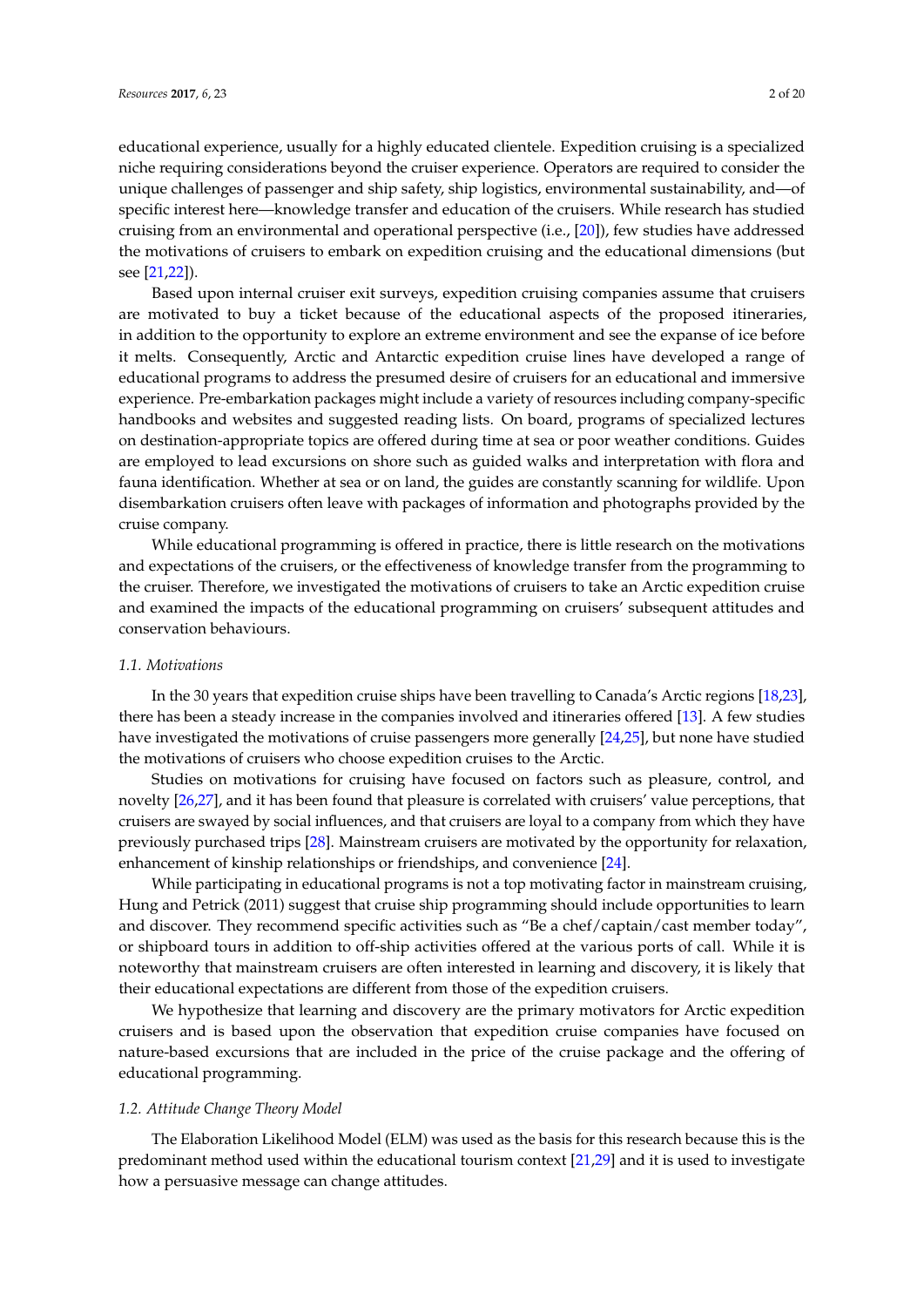There are two routes of persuasion: central processing and peripheral processing [\[30\]](#page-18-14). The route of persuasion that the cruiser takes when involved with an educational program is important to map because it predicts the strength of change in attitude [\[29\]](#page-18-13). Central processing refers to the individual being an active participant such that s/he would need to contemplate the message from the educational programming, consider the implications, and relate information to her/his own knowledge and values. Motivation and ability are the two main influences that would dictate the cruiser's route of attitude change. If the topic is not of interest to the cruiser then there is a lack of motivation to achieve central processing. If the educational program is poorly designed and the message is unclear, the cruiser will be unable to achieve central processing [\[29\]](#page-18-13). However, if the message is clear, well presented and meaningful to the cruiser, s/he can then be motivated to process the information and will have a high level of cognitive involvement. Petty et al. (1995) found that long-term and short-term attitude changes are often developed from the central route and peripheral route, respectively [\[31\]](#page-18-15).

The second route is relevant when the cruiser has little or no interest in the subject. S/he will focus on everything but the actual message such as: qualifications of the guide, whether the tone of the guide's voice and body language demonstrates authority, and/or the degree to which the messages are supported by credible sources. In this context, the cruiser decides if the information offered through the educational programming is worth accepting.

ELM relates best to understanding Arctic cruisers' attitudes toward the environment and the impacts of education related to the cruise experience because it posits that the more the information regarding pro-environmental attitude provokes the cruiser to think about their own attitudes, the more they create personal meanings about the topic. It therefore predicts that the cruiser is more likely to act on the information presented [\[21\]](#page-18-5).

#### *1.3. Expedition Cruise Ships*

Expedition cruise ships can carry up to 200 cruisers, and offer an educational experience delivered by discipline-specific guides on board [\[21\]](#page-18-5). An important feature of expedition cruising is that companies search for new and unvisited locations with either a natural or cultural appeal ([\[32\]](#page-18-16), p. 251) such that cruisers have the opportunity to develop a deeper connection with a novel environment [\[29](#page-18-13)[,33\]](#page-18-17). In the Arctic, this is achieved by Zodiac boat trips to view wildlife, kayak excursions in sea ice, hikes on the tundra, and cultural programming offered in remote ports of call. The quality of the interaction between the environment and the cruiser therefore varies depending on the individual's personality, the effectiveness of the guide [\[34\]](#page-18-18), and the presence of wildlife.

This study explored four questions:

Q1. Are motivational factors for engaging in Arctic expedition cruising different from other cruising motivations?

Due to the highly specialized nature of expedition cruising, we hypothesized that expedition cruising attracts cruisers with different motivations than mainstream cruises. We predicted that expedition cruisers are more motivated by educational factors.

- Q2. What on-ship cruising activities is the expedition company offering to meet presumed cruiser's educational expectations?
- Q3. Do on-ship cruising activities for cruisers correspond to pre-cruise motivations?
- Q4. What is the impact of the educational experiences on attitudes post-cruise?

It was hypothesized that cruiser engagement with destination-based educational programming has an effect on attitudes and behaviours. Based on the learning-focused motivations and expectations of the cruiser, and the onboard multi-day exposure to the Arctic environment, it was predicted that some knowledge will be retained post-cruise and will result in modified environmental behaviour.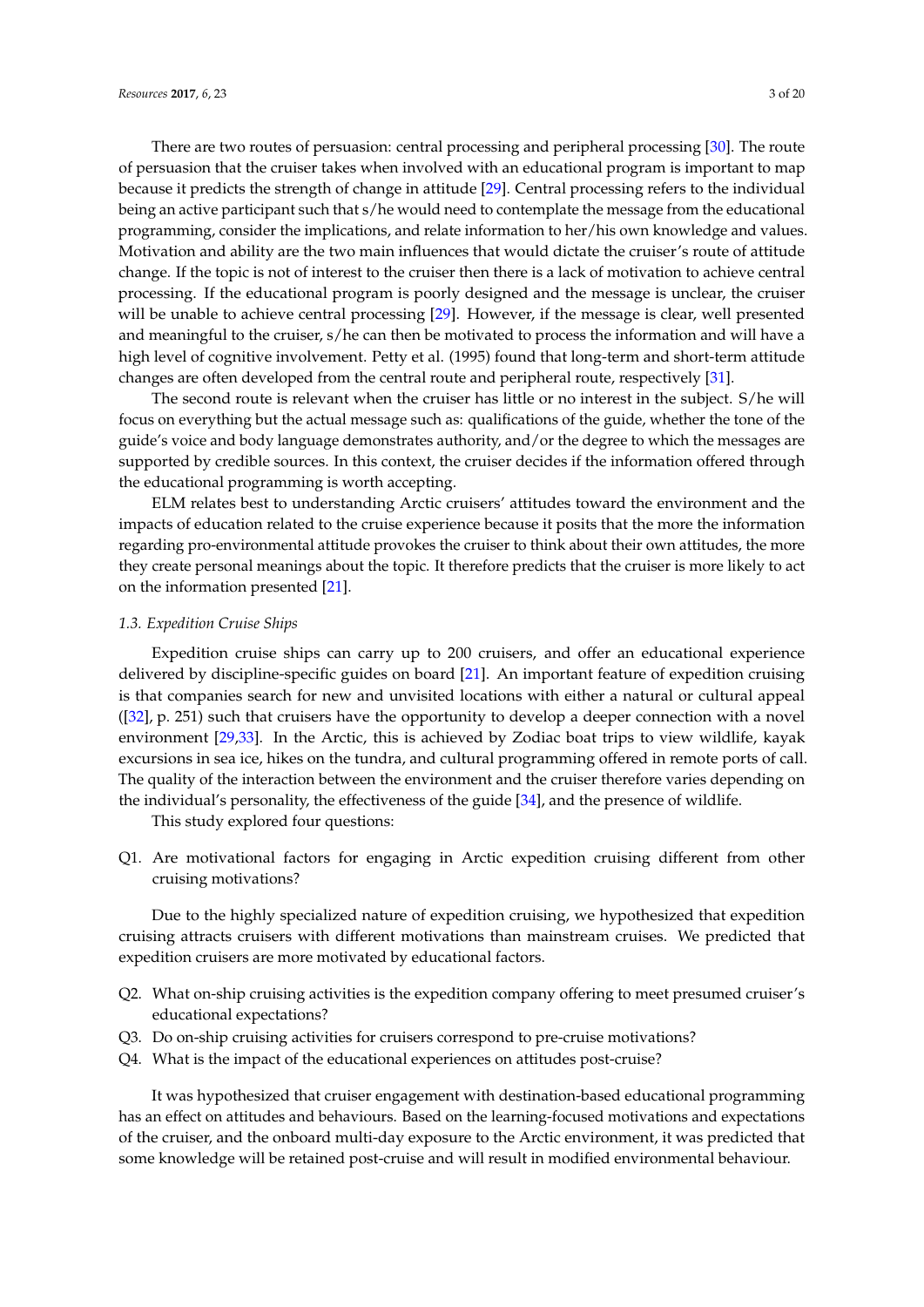#### **2. Methods**

We investigated the motivations, engagement with the educational programming, and subsequent knowledge transfer, attitude changes, and behavioural changes of expedition cruisers on an Arctic expedition cruise ship within the region of Nunavut, Canada and western Greenland during the 2014 summer sailing season. A research ethics approval certificate was received for all described protocols (see Supplementary Materials). The expedition cruise company Adventure Canada was selected because it is a Canadian cruise company that sails within the preferred locations and this increased the probability of contact with English-speaking cruisers as research participants. Adventure Canada provided a reduced rate for room and board for one of the researchers to conduct cruiser interviews and act as a participant observer. Pre-cruise surveys (*n* = 383) were distributed to cruisers on each of the four Adventure Canada trips. Post-cruise surveys (*n* = 272) were sent electronically three months after the trip. Three months was the selected timeframe to allow participants to return to their daily routines while still feeling a sense of group belonging to the pool of research participants. This time frame was also used in the Powell's 2008 Antarctic expedition study [\[35\]](#page-18-19).

#### *2.1. Pre-Cruise Survey—Cruiser Motivations and Current Knowledge and Attitudes*

A pre-cruise survey was distributed to expedition cruisers while on board the charter flight at the beginning of their itinerary. This survey assessed motivations, knowledge, and attitudes about the Arctic and resource management, general views about the natural environment, and engagement in environmentally conscious behaviours. The specific factors assessed and the questions asked were based upon Powell's 2008 study on Antarctic expedition cruisers [\[35\]](#page-18-19). Modifications were made when necessary to reflect the difference in destination. Our survey tools are available in the Supplementary Materials. Of the 383 surveys distributed to potential participants, 144 pre-trip surveys were completed and returned for analysis (38% response rate).

#### *2.2. Assessment of Educational Programming*

Information relating to the educational programming was collected via participant observation. This methodology, and the research generally, was introduced to all guides and cruisers during the technical stop of the charter flight. Cruisers received a letter of information, consent form, and pre-cruise survey. All cruisers and resource staff were informed of their right to be excluded from observation and from the study. A researcher attended all programming, excursions, and participated in many small group conversations while on board. Note taking was used to record information. This was done discreetly during the programming or immediately following the activity so as not to disrupt the cruiser experience. Being on board allowed the researcher to develop a relationship of trust with the cruisers and guides because they travelled together, ate together, and shared the same space for 10 days. This allowed the cruisers and guides to become accustomed to the researcher aboard and understand the intentions of the study. The educational programming offered by the company was recorded and characterized according to the location offered, duration, and nature of the offering.

#### *2.3. Semi-Structured Interviews with Cruisers*

The researcher conducted open-ended, semi-structured interviews with participants randomly selected from the ship's manifest near the end of the expedition to obtain detailed insight about the cruiser's experience (see Supplementary Materials). To ensure the sample of interviewed cruises was representative, the researcher interviewed 14 cruisers [\[36\]](#page-18-20), which was also the maximum number that could be interviewed given the time constraint. Participants were asked to share how they felt about the educational programming on board and what effect the presentations had on their attitudes about various topics. The analysis looked at features of the educational programming and explored what potential benefits were likely. Finally, the interviews elucidated which aspects of the programming had personal significance to the cruisers and whether or not this changed their attitudes.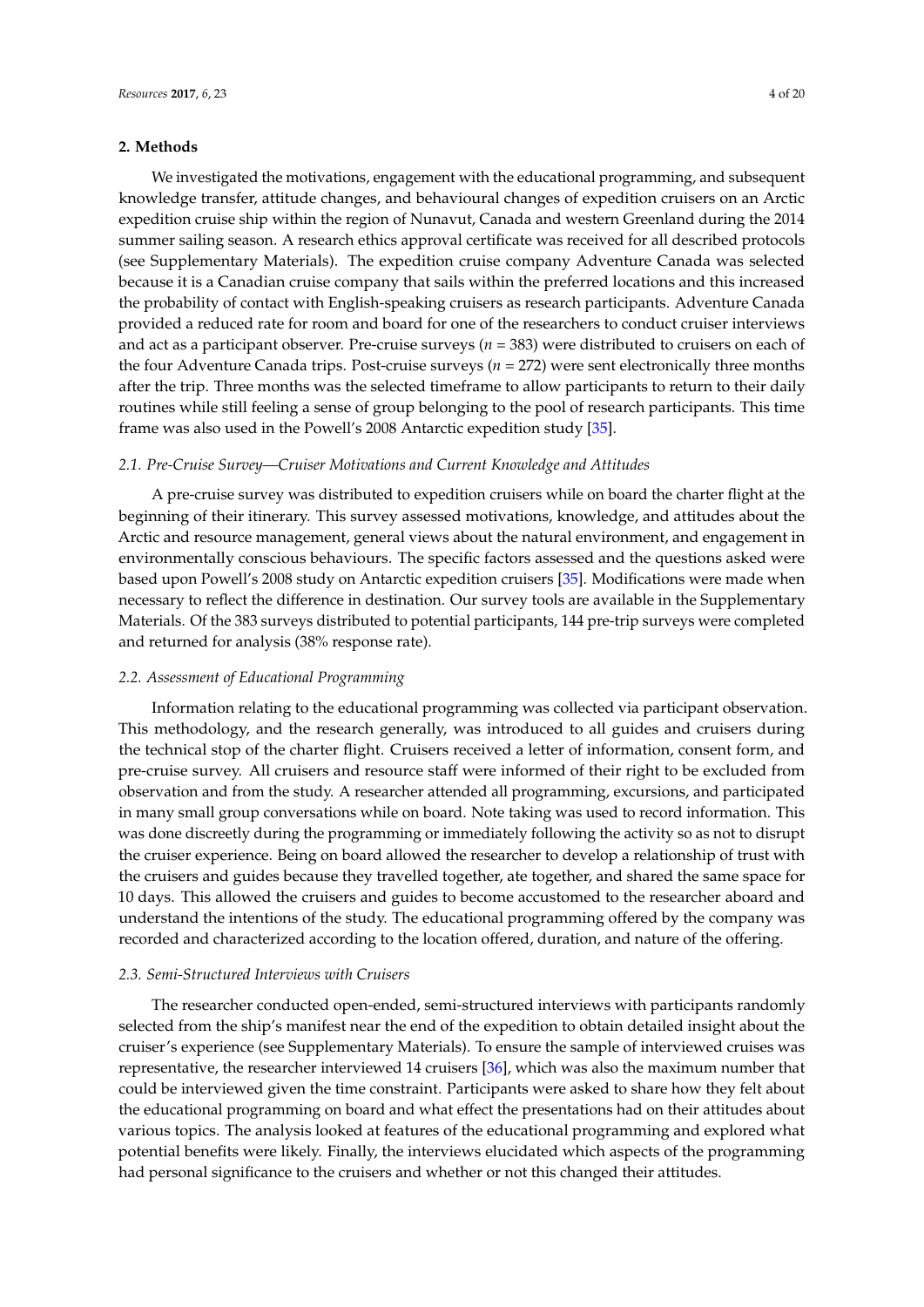#### *2.4. Semi-Structured Interviews with Guides*

During the 2014 Arctic expedition season, the expedition company employed between 12 and 15 expedition guides per itinerary. The guides varied in specialization including historian, geologist, culturalist, naturalist, or archaeologist. The researcher interviewed the eight guides who were responsible for topics related specifically to the natural environment (see Supplementary Materials). The data collected were used to help answer both the second and third research questions.

#### *2.5. Cruiser Interaction with the Educational Programming*

Expeditions to the Arctic offer a wide variety of educational themed activities to appeal to the cruisers and guides and cruisers interacted regularly. Observational data on guide interpreted information were collected during presentations and daily meetings. The researcher specifically observed the level of engagement that the cruisers had with the educational programming and guides by documenting the number of participants per activity and the frequency and quality of the questions posed during lecture sessions relating to the environment. A manifest content analysis of the questions posed during lecture sessions was measured against an adapted Bloom's Taxonomy scale [\[37\]](#page-18-21).

#### *2.6. Post-Trip Survey: Effectiveness of Knowledge Transfer and Impact of the Expedition*

All cruisers were sent a link to a post-cruise survey three to four months after their cruise (see Supplemental Material). A modified Dillman (2000) approach was used [\[38\]](#page-18-22). This consisted of a cover letter with the survey, a subsequent email sent out three weeks after the initial email and a final reminder email to non-respondents five weeks after initial contact. The researcher did not collect email addresses from the pre-trip survey—the expedition company used their database to email each cruiser on behalf of the researcher using software to show the researcher's email address as the sender. Ninety-two cruisers completed the post-cruise survey that was used to determine whether there had been changes in cruiser attitudes. Therefore, it consisted of the same questions asked in the pre-cruise survey. Two sections were added to gain further information on the cruisers knowledge gain and educational impact from the expedition.

To better understand the educational benefits of participation in an Arctic expedition, cruisers were asked to self-report knowledge gain in five areas. The questions in this section have been adapted from Powell's (2008) survey with the addition of ornithology [\[35\]](#page-18-19).

In an open-ended question, the post-cruise survey asked cruisers to share, what impact the expedition had on them.

#### *2.7. Data Analysis*

NVivo was used for the qualitative data analysis that required coding. All returned surveys were coded and the data were entered for quantitative analysis using the statistical program SPSS (Statistical Package for the Social Sciences). *T* tests were used to determine whether there were significant differences in means and G tests were used to determine whether there were significant differences in distributions. Statistical significance was identified at *p* < 0.05.

#### **3. Results**

#### *3.1. Arctic Cruiser Profile*

Most of the participants were Canadian or American, living in large urban areas, between the ages of 61 and 80 years old, with post-secondary education. Most were inexperienced travellers to the Arctic but had previously participated in nature-based travel (see Table [1\)](#page-5-0).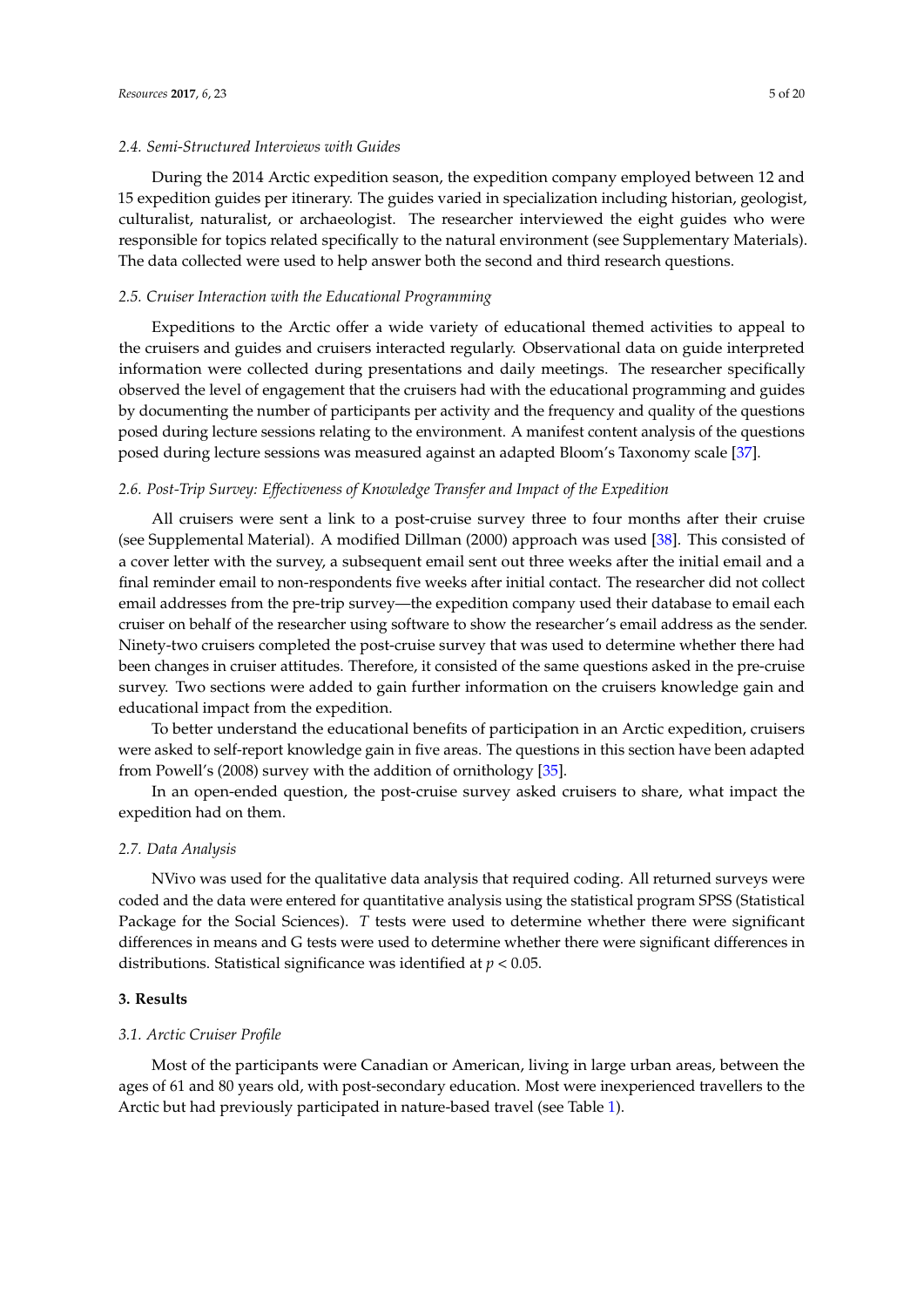<span id="page-5-0"></span>

| Demographic Variable       | Summary                                                                                                                                                   |  |  |
|----------------------------|-----------------------------------------------------------------------------------------------------------------------------------------------------------|--|--|
| Gender                     | 56.9% female, 42.4% male                                                                                                                                  |  |  |
| Age                        | Mean age is 61-70 years                                                                                                                                   |  |  |
| Previous Arctic Experience | 43.8% of participants had participated in an Arctic tour before                                                                                           |  |  |
| Previous Nature experience | 25.7% of participants had not participated in a nature trip before. The mean<br>number of previous nature tours is 4. 33.6% had participated in 4 or more |  |  |
| Residence Description      | 57.7% of participants reside in a city or suburb                                                                                                          |  |  |
| Country of citizenship     | 63.9% of participants live in Canada                                                                                                                      |  |  |
| Formal education           | 88.9% of participants either completed a college or university degree or have<br>graduate from professional or graduate program                           |  |  |

**Table 1.** Summary of Arctic visitor profile (*n* = 144).

Q1. Are motivational factors for buying an Arctic expedition cruise different from other cruising motivations?

Motivational factors for buying a ticket for an Arctic expedition are different from the motivations associated with mainstream cruising motivations. "Seeing a beautiful landscape" and "seeing beautiful and unique wildlife" are the most common motivators for cruisers, with a combined 89.6% and 88.2%, respectively, of cruisers identifying it as being either extremely important or very important. The third greatest motivator is "exploring new places" with a combined percentage of 86.1% (extremely important and very important). An additional motivation that is worth noting is "Learning about the natural history of the Arctic", with a combined percentage of 72.2% (extremely important and very important). The item with the lowest reported motivation was "Socializing with friends and family" (see Table [2\)](#page-6-0).

In Hung and Petrick's (2011) study of motivations to cruise, they found "escape and relaxation" to be the strongest motivator, contributing the most to intentions to cruise [\[24\]](#page-18-8). In addition, in-depth interviews of participants did not report "exploration and education" as a motivation. The main motivations for expedition cruisers are therefore different compared to mainstream cruisers. Expedition cruisers are interested in being immersed within the Arctic environment; they want to learn, experience, and see the landscape and wildlife that are unique to the area.

#### *3.2. Open-Ended Survey Question*

To more fully understand cruiser motivations, an open-ended question asked: "Please explain in your own words why you chose to go on this expedition". The responses are categorized into four main motivational traits: learning/discovery, novelty/thrill, social recognition/prestige, and escape/relaxation with 15 sub-traits, for a total of 19 categories (Table [3—](#page-7-0)top three motivation categories identified).

In support of the quantitative findings, these responses indicate experiencing the landscape as the prime motivation to travel in the Arctic. What also emerges is the extent of the knowledge and previous travel experience held by expedition cruisers. Some participants mentioned a specific location: "most especially to see the Ilulissat Ice field" (AS-9) or referenced a specific landscape feature such as icebergs: "more iceberg scenery" (AS-23) and "to see the natural environment—wildlife, icebergs" (Q-80).

Responses also indicated that seeing Arctic wildlife was a primary motivation to visit the Arctic. A number of the responses were general, such as: "to see the wildlife" (AS-6) and: "to experience the wildlife" (AS-8). However, many responses referred to specific animals: "To see unusual wildlife like narwhals and polar bears" (AS-9); "I chose the trip to see the Arctic—hoping to see whales, muskoxen and polar bears" (Q-94); and "Bird watching" (Q-107).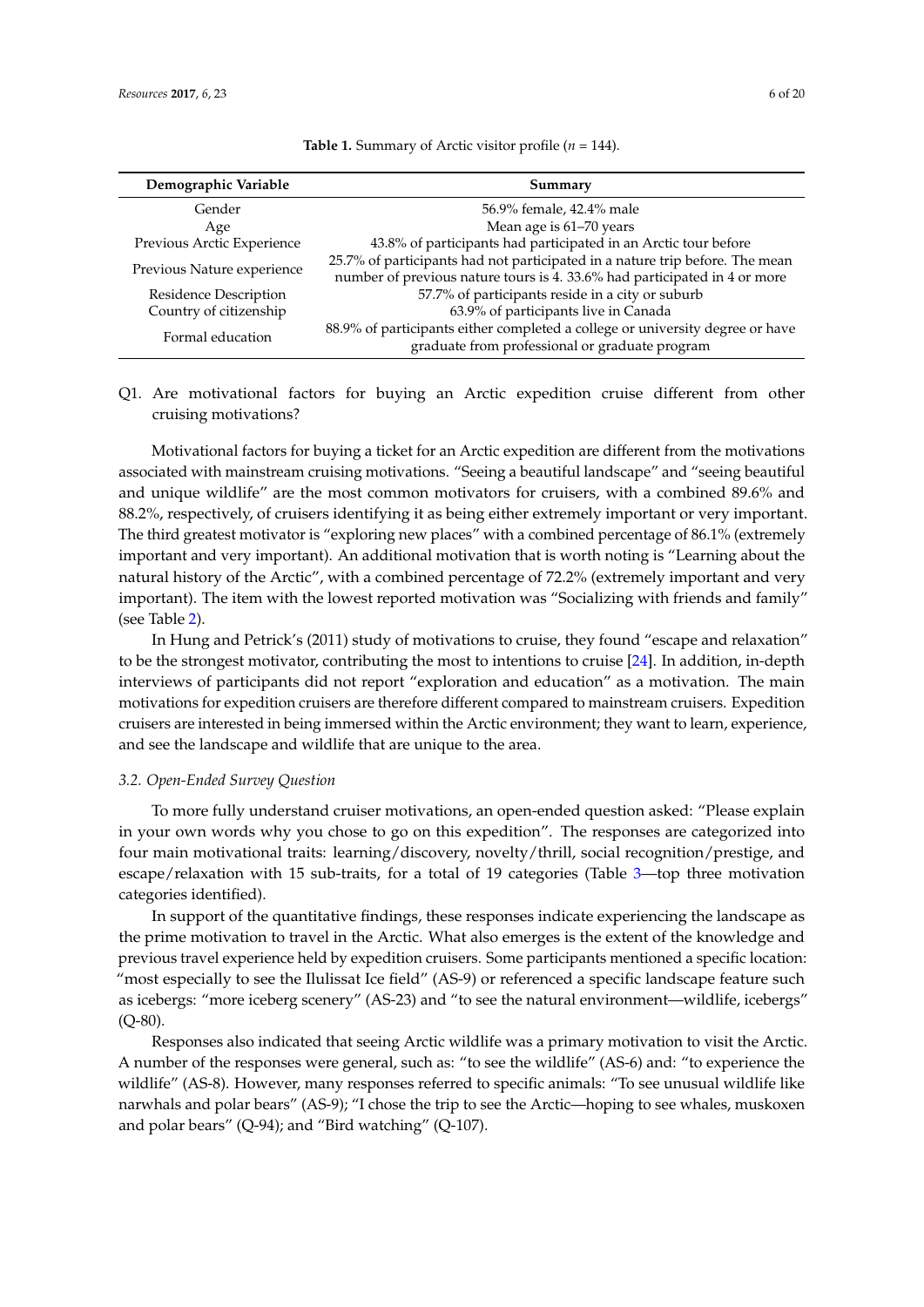<span id="page-6-0"></span>

| Motivation                                           | Mean *<br>(Out of 7) | Extremely<br>Important | <b>Very</b><br>Important | Important | Slightly<br>Important | <b>Not Very</b><br>Important | Not at All<br>Important | No.<br>Opinion |
|------------------------------------------------------|----------------------|------------------------|--------------------------|-----------|-----------------------|------------------------------|-------------------------|----------------|
| Seeing a beautiful landscape                         | 6.4                  | 59.7                   | 29.9                     | 8.3       | 1.4                   | 0.7                          | 0.0                     | 0.0            |
| Seeing unique wildlife                               | 6.4                  | 57.6                   | 28.5                     | 11.8      | 1.4                   | 0.0                          | 0.0                     | 0.0            |
| Exploring new places                                 | 6.4                  | 57.6                   | 28.5                     | 11.8      | 1.4                   | 0.0                          | 0.0                     | 1.4            |
| Seeing beautiful or interesting wildlife             | 6.4                  | 54.2                   | 31.9                     | 12.5      | 1.4                   | 0.0                          | 0.0                     | 0.0            |
| Learning about the natural history of the Arctic     | 6.1                  | 44.4                   | 27.8                     | 22.2      | 4.9                   | 0.7                          | 0.0                     | 0.0            |
| Learning about the human history of the Arctic       | 5.9                  | 40.6                   | 25.9                     | 24.5      | 8.4                   | 0.0                          | 0.7                     | 0.0            |
| Adventuring in the wilderness                        | 5.8                  | 38.9                   | 22.9                     | 27.8      | 8.3                   | 1.4                          | 0.7                     | 0.0            |
| Learning about environmental issues and conservation | 5.6                  | 29.2                   | 31.3                     | 26.4      | 9.0                   | 2.8                          | 1.4                     | 0.0            |
| Seeing the Arctic before it melts away               | 5.5                  | 38.5                   | 17.5                     | 24.5      | 11.2                  | 2.1                          | 3.5                     | 5.6            |
| Capturing photographs                                | 5.2                  | 28.7                   | 23.1                     | 23.8      | 15.4                  | 4.2                          | 4.2                     | 1.4            |
| Experiencing a spiritual connection with nature      | 4.6                  | 18.3                   | 19.0                     | 25.4      | 14.8                  | 9.2                          | 9.2                     | 6.9            |
| Following in the footsteps of the great explores     | 4.4                  | 18.9                   | 12.6                     | 25.2      | 26.6                  | 11.9                         | 4.2                     | 1.4            |
| Relaxing & escaping from everyday life               | 4.1                  | 8.4                    | 11.9                     | 34.3      | 20.3                  | 12.6                         | 10.5                    | 4.2            |
| Socializing with family and friends                  | 3.3                  | 11.2                   | 7.0                      | 19.6      | 12.6                  | 14.7                         | 32.9                    | 4.2            |

**Table 2.** Percent distribution of importance for 14 possible cruiser motivations for Arctic cruising (pre-trip survey; *n* = 144).

\* Scale:  $7 =$  Extremely important to  $1 =$  not at all important.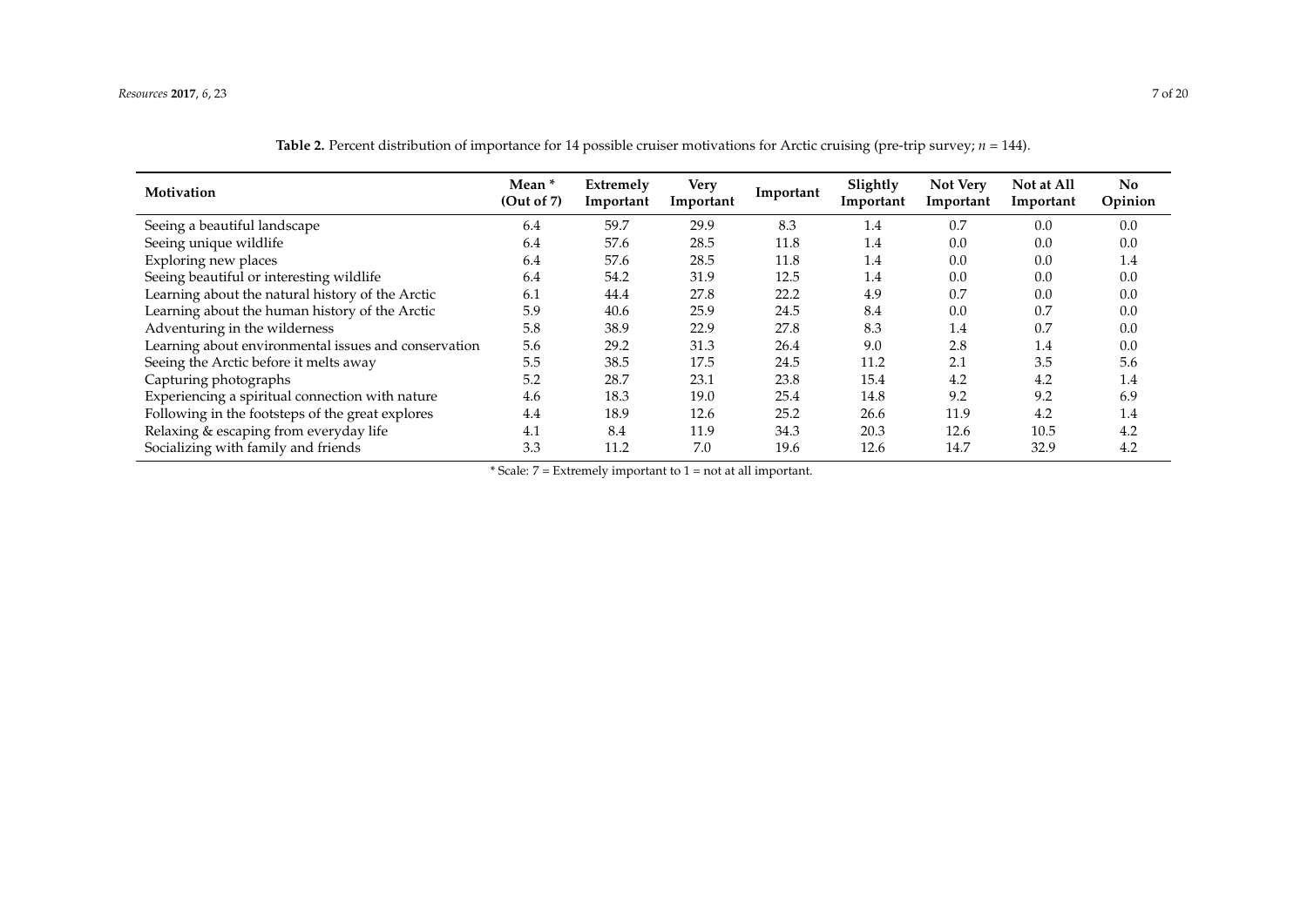| Landscape  | AS-8 To experience the landscape.<br>AS-17: Fascinated by scenery.<br>AS-20: Hoping to see magnificent vistas.                                                                                                                                                            |
|------------|---------------------------------------------------------------------------------------------------------------------------------------------------------------------------------------------------------------------------------------------------------------------------|
| Wildlife   | AS-9: To see unusual wildlife like narwhales and polar bears.<br>AS-16:  the chance to see wildlife found nowhere else in the world.<br>AS-4: Seeing unique wildlife of the Arctic. Interested in birds and their birthing places in the Arctic.<br>O-84: Iconic animals. |
| Exploring  | AS-7: To be able to reach remote communities.<br>AS-17: Do something interesting and different; I like to go to the end of the road kind of thing.                                                                                                                        |
| new places | AS-31: We normally don't take or like cruises but this is the only practical way to see the Canadian<br>north. One of the few areas in Canada and the USA that we have not explored.                                                                                      |
|            | Q-45: I want to learn about the Arctic because I am Canadian and if we claim sovereignty over it I<br>should have some knowledge about it.                                                                                                                                |
| Learning   | Q-48: To learn about cultural history of the Inuit people.<br>Q-76: I am excited to learn more about our Canadian Arctic ecology.<br>Q-82: My first choice for travel is always a new experience, one where I am learning every day.                                      |

<span id="page-7-0"></span>**Table 3.** Top expedition cruiser motivations for Arctic expedition cruising (*n* = 144) identified in an open-ended survey question. Some examples provided.

Cruisers were motivated not only to experience the novelty of the landscape, but also to simply experience novelty. Common across all participants was a desire to experience a new place. This is identified in responses such as: "Do something interesting and different; I like to go to the end of the road kind of thing" (AS-17); "The Arctic is the only area in Canada that I have not visited" (Q-34); and "To explore a part of Canada, territory that I have not previously visited while I can still enjoy. The level of adventure required to get in/out of zodiacs, climbing, hiking, etc. to fully participate" (Q-47).

Though the cruisers were interested in seeing wildlife and landscapes, they also indicated a strong desire to learn. This is supported by responses such as: "To see and learn over 10 days" (AS-19) and: "My first choice for travel is always a new experience, one where I am learning everyday" (Q-82). Motivation to learn about a broad topic is reported: "I am excited to learn more about our Canadian Arctic ecology" (Q-76). One respondent had specific interest in "being with resource staff that can educate me regarding plants" (Q-117).

#### *3.3. Semi-Structured Interview*

During the semi-structured interview, the researcher asked, "Could you share with me your reasons for taking an expedition cruise to the Arctic?" Seeing or experiencing the landscape as a motivation was apparent again. These one-on-one verbal responses correspond to the top motivation categories identified earlier, and they reveal deeper motivations, reflective of the cruisers' aspirations and life dreams.

Cruisers talked about seeing and learning about the Arctic—the landscapes and wildlife. These themes are supported with comments such as the "landscape was a motivation of mine to go to the Arctic and certainly had a connection with nature while I was up there. To see polar bears where they live and how they live" (AM-13). This is further identified when another participant shared "I think it was always something I wanted to do because I was drawn to the beauty of the north and felt a connection to it" (CA-12). The strength of the many affective responses—"I have been interested in going to the Polar Regions since I was a child", "we've gotta see this", "I was drawn to the beauty" (AC-14)—are evidence of the depth and meaning of the expedition experience to these cruisers.

Q2. What on-ship cruising activities is the expedition company offering to meet presumed cruisers' educational expectations?

Expedition cruisers seek educational opportunities, specifically regarding the Arctic landscape. The expedition cruise company responds to these expectations by providing a diverse educational program with many opportunities for cruisers to engage.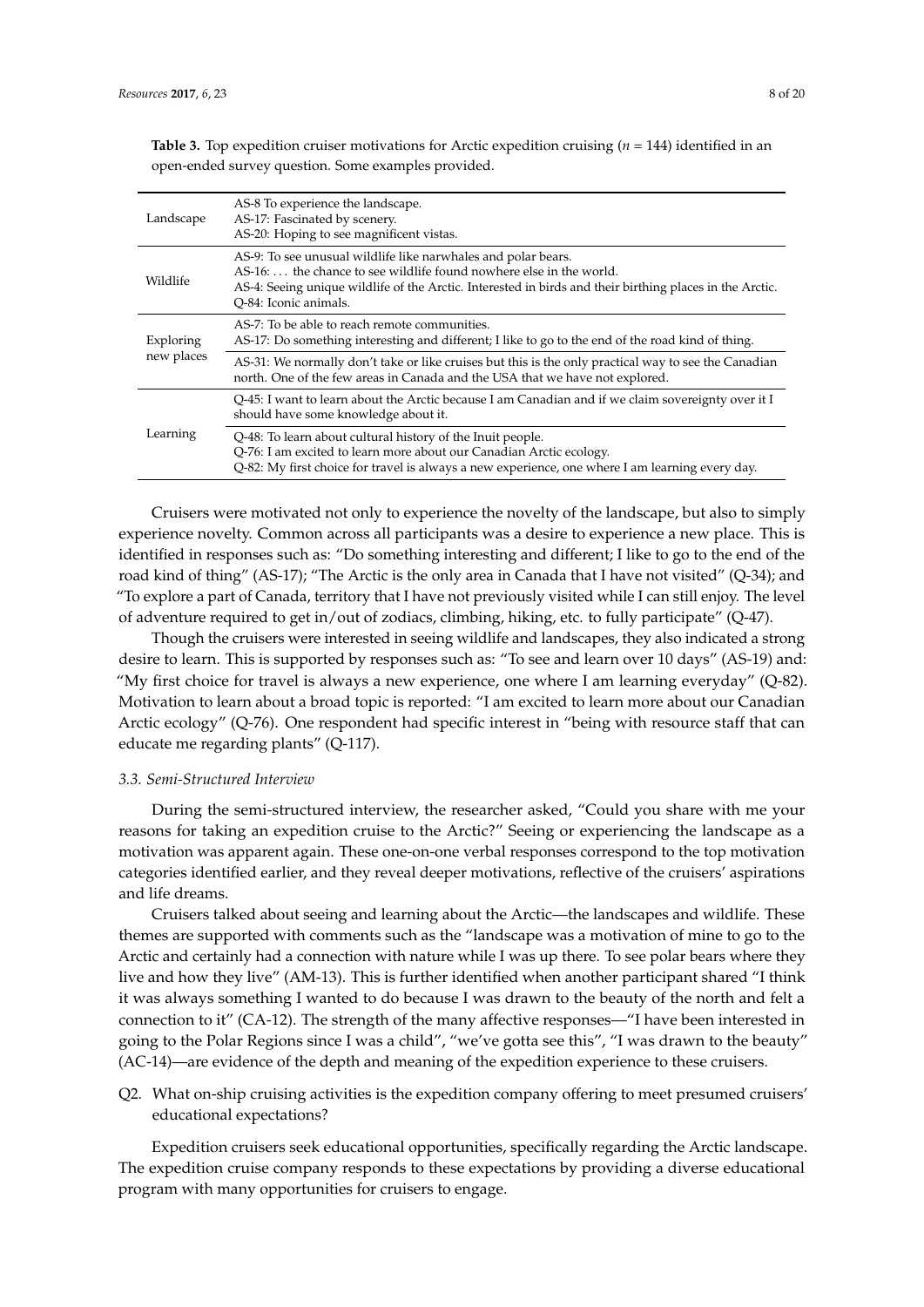#### *3.4. Expedition Guides*

The expedition company always hires a geologist, archaeologist, marine biologist, naturalist, culturalist, historian, and photographer. All of the guides have formal and informal education relating to their area of specialization and a personal connection to the Arctic region ranging from 10 to 55 years. As an indication of the high level of their expertise, all 15 on board had university degrees, including three with PhDs and four with Master's degrees, with an average of 26 years' experience.

#### *3.5. Planned Educational Programming*

With the option to attend a variety of the educational presentations and the ability to interact with guides throughout the 15-day expedition, the cruisers were able to draw upon the knowledge of the guides to address their educational expectations.

The activities offered by the expedition company covered a wide range of Arctic topics, including history and culture; geography and landscape; and environment and wildlife. Most programming was offered on board during one-hour sessions presented by an experienced guide. Off-ship experiences were longer, typically 2 to 3 h, in which cruisers took part in a range of activities often relating to the most recent one-hour presentation.

The ship made several stops at natural sites with no human presence. Cruisers were offered the opportunity to go on a guided hike according to their level of fitness. Locations for hiking were selected based on likelihood of unique wildlife viewing, known Inuit archaeology and/or European explorer history sites, and stunning landscapes. Observing plants, rocks, animal tracks, droppings, and bones was usually guaranteed.

Visits to Arctic communities consisted of guided walks with stops at the school gymnasium or cultural centre for drum dancing and throat singing presentations, Arctic games demonstrations, traditional Inuit fashion shows, and country food tastings. There were also opportunities to visit museums and historical sites. While exploring, cruisers had the chance to see plants, birds and marine creatures, and enjoy magnificent views.

The majority of the cruisers attended the daily recap held by the guides. During the one-hour meeting, the events of the day were discussed and plans for the following day were presented. This was followed by a few fun facts shared by the guides and photos taken throughout the day.

In total, over the 14-day trip, 88 h of formal educational programming were provided to the cruisers. On average (excluding the arrival and departure days), there were 6.5 h of formal programming offered per day. The 88 h were allocated to on-ship presentations, workshops, briefings, and recaps. There was a change in the itinerary due to heavy ice, which resulted in two full consecutive days of only onboard programming. As planned, one full day sailing across the Davis Strait was allocated for onboard programming. The remaining 44 h of programming were provided during off-ship excursions.

Q3. Do on-ship cruising activities for cruisers correspond to pre-cruise motivations?

#### *3.6. Cruiser Interaction with the Educational Programming*

Assessing the attendance of educational activities provided information about the cruisers' behaviours. We found that attendance was highest at activities that corresponded to the general cruisers' pre-cruise motivations: learning about a new place, its landscape and wildlife.

The landings and Zodiac cruises were well-attended. On any given excursion, between two and 10 of the 82 cruisers opted out. A resource staff shared "They are at them, most of them are going ashore, on the zodiac rides, despite some pretty terrible weather." (CG-03). The recap and briefings at the end of each day were well attended; participation was consistently in the high 70% range. Presentation attendance varied depending on topic and ranged from the mid 50% range to the high 70% range. There does not appear to be a correlation between the presentation or workshop topic and the number of participants. Several workshops were offered concurrently to allow cruisers' a variety of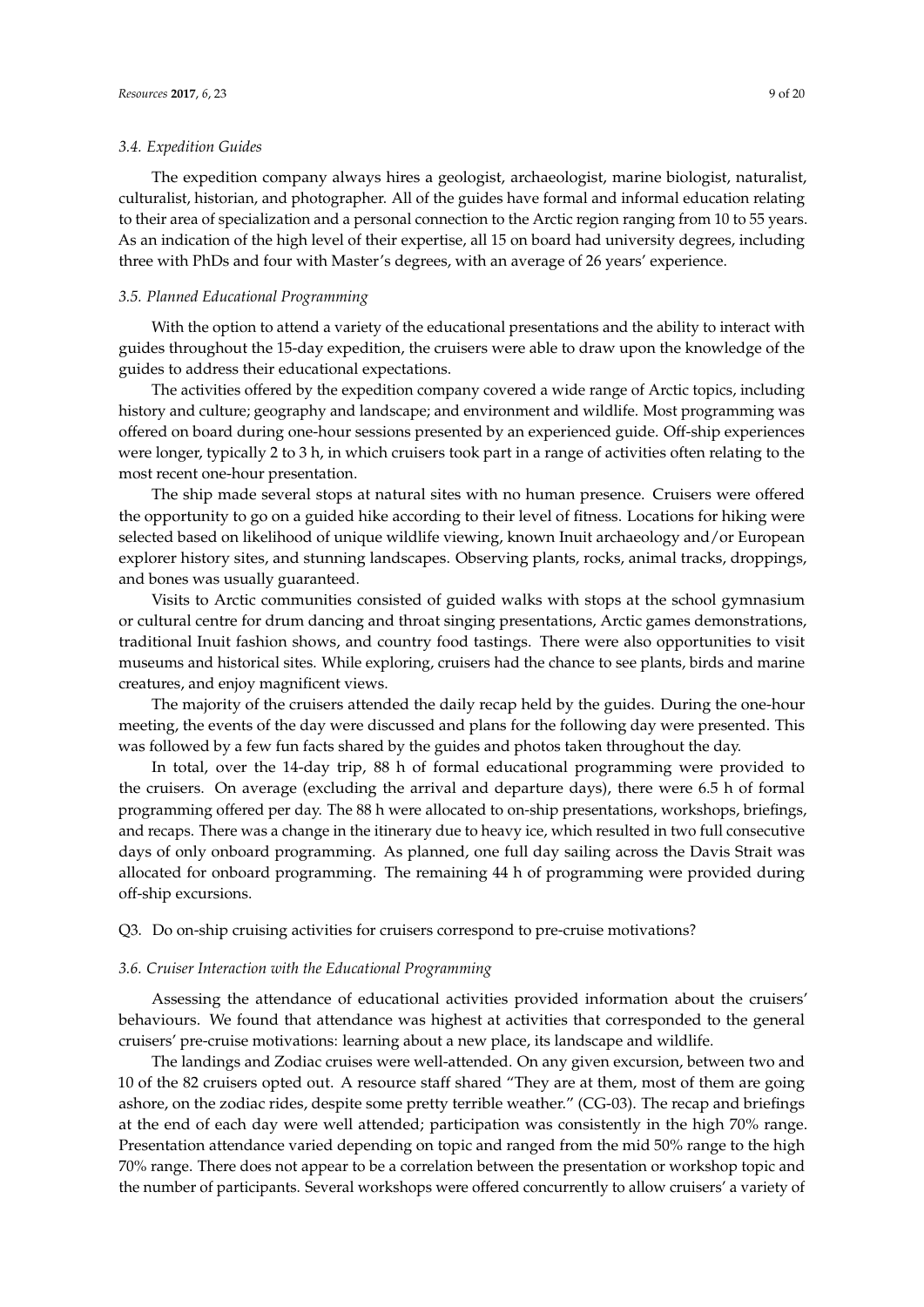options that appealed to different interests. Some workshops had limited space or a maximum number of cruisers. "What I see in our passengers in general is that for a variety of reasons they are lifetime learners, really motivated, want to get the most out of everything, the vast majority of them will attend every lecture and will make every landing. We've got older people who had extremely full days in the outdoors and what have you and they are still up for whatever social programming we are having so this is a group of people who know how to most out of life and are really keen to do that. Whatever the lecture topics are they are keen to learn for the first time or learn to a deeper knowledge." (DN-01).

Based on participant observations, some cruiser behaviours did not correspond to the identified pre-cruise motivations. These exceptions were likely due to cruisers' age, physical mobility and energy levels. Some days the weather was challenging and cruisers chose to remain on the ship instead of disembark. Of note, there were two cruisers who chose to only disembark at a single location, remaining on board the ship for the remainder of the trip. The cruisers choosing not to partake in a landing was puzzling to the guides as the cruisers' were paying a significant amount of money to "be here". One guide shared in the semi-structured interview: "When would they be back here? Never! Why not bundle up and go for a bit?" (DR-07).

#### *3.7. Questions Posed during Lectures*

The vast majority of the questions posed by cruisers during or after presentations (see Supplemental material) were comprehension-based. The cruisers were using the information presented to ask further questions such as "What causes polynya?" and "How does the fox avoid becoming food for the polar bear, since they follow behind?" Comprehension questions can be found across all topics presented, including climate change, wildlife, and geography. The "application" questions that cruisers asked included: "With El Niño pushing the jet stream, could that have an effect (on the climate)?" and "How will climate change impact the vegetation (in the Arctic)? More bugs? Wildfires?"

Climate change was important to many cruisers, as indicated by the open-ended survey and interview responses. Many of the cruisers connected their experiences during the expedition with the onboard presentations to gain a better understanding. There were no questions asked during the presentations that would be considered analysis or synthesis. There were several opportunities for informal learning during meals, unscheduled time on board, and zodiac rides.

#### *3.8. Cruiser Engagement as Reported by Expedition Guides*

To gain a deeper understanding of cruisers' behaviour on ship, the researcher asked the guides for their observations. The comments from guides show further evidence of the cruisers' interest in learning and absorbing all that the expedition itinerary had to offer. This was reinforced by comments from guides that support cruiser behaviours such as asking questions, attending presentations, and participating in activities despite the weather. "I've had some keeners that have been veracious in terms of asking questions and consuming new knowledge, that's always great" (CH-06) and "There has been great attendance at all of the presentations, they are at the recaps, sometimes people are bailing on the recaps but they are at them. Most of them are going ashore, on the zodiac rides, despite some pretty terrible weather" (CG-03). Another guide refers to the cruisers' desire to learn more about a specific area: "I feel like the people in this group are a bit more serious about learning. There is usually a small general interest in plants and there are a half dozen that are really keen" (CM-05). Another guide mentioned the overall attitude and engagement of the cruisers, "On this trip there is no one who is down, they are a very bubbly, happy, engaging group of folks" (MM-04).

The cruisers' motivations are further supported by the following comments from the guides. "What I see in our passengers in general is that for a variety of reasons they are lifetime learners, really motivated, want to get the most out of everything. The vast majority of them will attend every lecture and will make every landing. You know, we even saw, late in the evening we've got older people who had extremely full days in the outdoors and what have you and they are still up for whatever social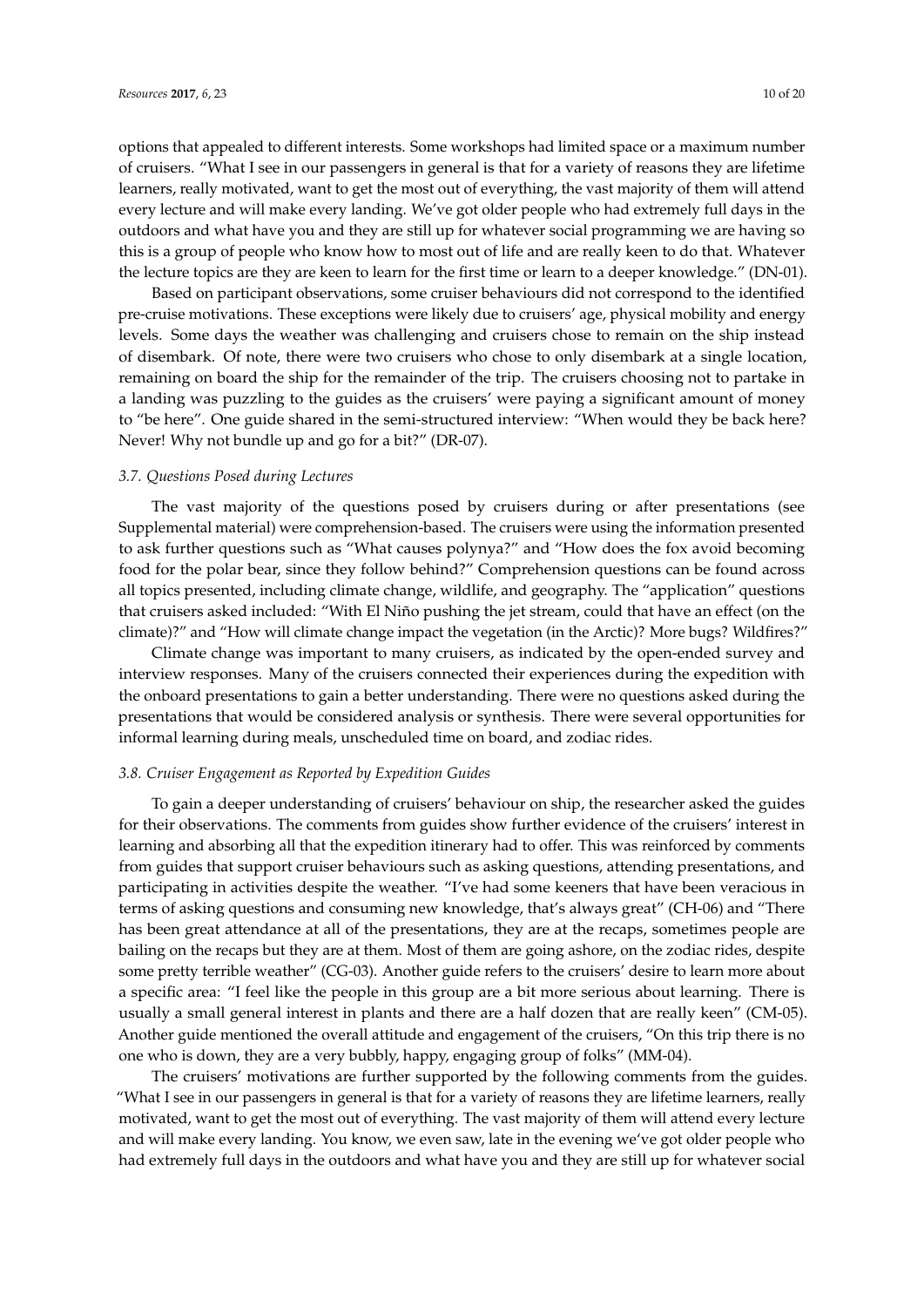programming we are having. So this is a group of people who know how to get most out of life and are really keen to do that" (DN-01).

Another guide touched on the continued motivation to learn and behaviours during informal times on ship, "They are all really great. They are motivated to learn, and every day, all through the trip, the lecture hall has been pretty much full. And I'm really impressed, everybody comes away from the lecture super charged and enthusiastic, tons of questions, not just after the lecture, but as they interact with us out on the land, over dinner, in the hallways, it's a very high level of enthusiasm" (RB-02).

The expedition cruisers' behaviours on ship correspond to pre-cruise motivations. The cruisers are keen to be immersed in this novel destination and to take it all in despite some unpleasant weather. They interact with the guides to gain more knowledge about the wildlife and landscape.

Q4. What is the impact of the educational experiences on post-cruise attitudes?

#### *3.9. Arctic Knowledge Resources* **2017**, *6*, 23 11 of 19

Participants were asked questions concerning their general knowledge of the Arctic environment. Note that the pre and post-trip surveys were not linked by participant. In the pre-trip survey  $(n = 144)$ , high scores were achieved by only 2% of respondents, who answered 12 of 15 questions correctly. The mean score of the pre-trip participants was 5.9 correct answers and shows an even distribution of answers with a median score of 6/15. Six percent of respondents were only able to manage one correct answer.  $\epsilon$  asked questions concerning their general knowledge of the  $\epsilon$  $f(x)$  from the lecture super charged and enthusiastic, to  $f(x)$  after the left after the left after the left after the left after the left after the left after the left after the left after the left after the left after t pre-crip participants was *5.*9 correct ariswers and shows an weather. They interact with the guides to gain more knowledge about the wildlife about the wildlife and landscape.

The same questions were asked in the post-trip survey ( $n = 92$ ). While the subject matter of the questions was not necessarily addressed during the expedition, scores improved. One participant achieved a perfect score. The post-trip survey mean score for all participants increased by 0.6 points to 6.4 and the median value improved by 2 points to 8/15. Those who could only manage a single correct answer were reduced to only 2% of participants. Participants were asked the composition, correct improve value improved by 2 points to  $\sigma$  is. Those who could only man able to manage one correct answer.

There was a statistically significant difference in the scores for pre-cruise  $(M = 5.9, SD = 3.1)$  and post-cruise ( $M = 7.5$ ,  $SD = 2.9$ ) conditions ( $t_{234} = 4.5$ ,  $p < 0.001$ ). The overall average increased by 10%, as cruisers answered one to two more questions correctly in the post-trip survey. In particular, there were six questions where performance increased significantly. Questions #1 on climate, #4 on culture, #10 on human history, #11 and #12 on geography and #13 on oceanography (see Figure [1\)](#page-10-0). This quiz was assembled pre-season; therefore, it was not guaranteed that the content of questions would be addressed during the expedition, making this result even more significant. Results suggest that there is an increase in knowledge that occurs after participation in an Arctic expedition.  $(v_1, v_1, v_2, v_3, v_4, v_5, v_6, v_7, v_7, v_8, v_9, v_9, v_1, v_1, v_2, v_3, v_7, v_8, v_9, v_1, v_2, v_3, v_4, v_7, v_8, v_9, v_1, v_1, v_2, v_3, v_4, v_6, v_7, v_8, v_9, v_1, v_1, v_2, v_3, v_4, v_7, v_8, v_9, v_1, v_1, v_2, v_3, v_4, v_6, v_7, v_8, v_9, v_1, v_1, v_2,$ ere performance increased significantly. Questions #1 on cili as cruise and the correct one to the post-trip survey. In particular, the postie expedition, maxing this result even more significant. Result is an increase in the contract participation in an Arctic expedition in an Arctic expedition in an Arctic expedition.

<span id="page-10-0"></span>

Figure 1. Results of pre-trip (dark grey bars) and post-trip (light grey bars) survey response by question.

#### *3.10. Self-Reported Knowledge Gain*

To better understand the participants' view on potential educational benefits from participation in an Arctic expedition, they were asked: "Please indicate how much you think this trip has increased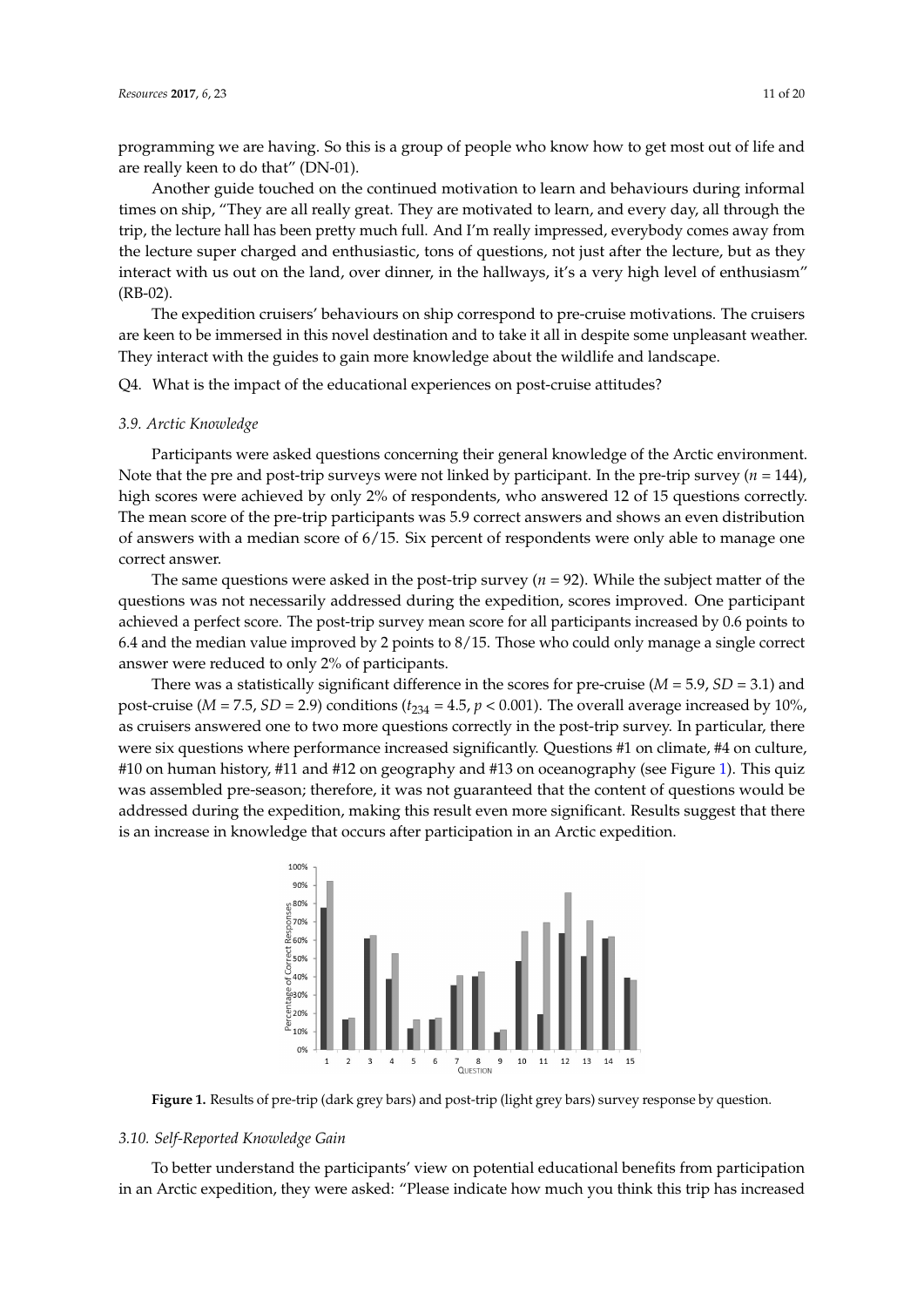<span id="page-11-0"></span>your knowledge in the areas listed below", using a Likert scale with " $5 = A$  great deal" and "1 = none" (see Table [4\)](#page-11-0).

|                                              | Mean<br>$($ of $7)$ | A Great Deal | A Moderate<br>Amount | Somewhat | A Little Bit | <b>None</b> |
|----------------------------------------------|---------------------|--------------|----------------------|----------|--------------|-------------|
| General awareness of the natural environment | 4.6                 | 65.6         | 30.1                 | 3.2      | 1.1          |             |
| Natural History                              | 4.31                | 40.9         | 48.4                 | 8.6      | 1.1          | 1.1         |
| Environmental conservation                   | 4.3                 | 43           | 46.2                 | 8.6      | 2.2          | 0           |
| Marine Biology & Oceanography                | 3.8                 | 15.1         | 54.8                 | 21.5     | 7.5          | 1.1         |
| Ornithology (Bird biology)                   | 3.59                | 11.8         | 44.1                 | 32.3     | 10.8         | 1.1         |

**Table 4.** Percent distribution of cruisers' self-reported knowledge gain by topic (*n* = 92).

The post-trip participants indicated that their knowledge gain about the natural environment was high. Natural history and environmental conservation followed closely behind. However, the more science-related topics such as marine biology and oceanography had lower scores. Therefore, participants learned a moderate to high amount in three areas: general awareness of the natural environment, natural history, and environmental conservation. Combining these data with the results from the "knowledge of the Arctic" section suggests there was a positive impact on expedition cruiser knowledge.

#### *3.11. Knowledge Gain Reported by Cruisers*

To more fully understand the impact of educational experiences offered by the expedition cruise company, an open-ended question in the post-trip survey (*n* = 92) asked: "Has the expedition to the Arctic had an impact on you? Please explain". Supporting the quantitative findings, responses indicated that the cruisers made gains in general knowledge. Responses such as: "Gives me more knowledge of the world around us" (PS-04), and "We very much appreciated the interaction with the staff and high educational quality of lectures and sharing of knowledge" (PS-64).

Arctic-specific knowledge as indicated by: "Expanded knowledge and appreciation of that part of the world" (PS-59), "Increased knowledge about the Arctic" (PS-32), "Greater understanding of the eastern coast of Canada and the people and wildlife that inhabit it" (PS-16), and one respondent shared "Definitely! Since the expedition I have been reading about the Arctic, listening to discussions and watching video. Because I am more knowledgeable, I have more interest in and am more concerned about the issues affecting the environment, the wildlife and the Inuit way of life. I feel a personal connection to the Arctic. I have a better understanding of the impact of global warming on the Arctic environment and certainly on the people living there. I have also stayed loosely connected with some of the people that I met on the voyage. It is all such a positive memory, a once in a lifetime experience" (PS-58).

Responses also indicated an increase in knowledge about climate change: "This trip reinforced my views on Global warming as a very big problem" (PS-41), and "Made even more aware of climate change" (PS-54). "Instilled a better awareness of the negative effects of human activities that pose a threat to the balance of nature (animal and environmental) throughout the globe" (PS-55).

Knowledge gain regarding the Inuit culture was outside the scope of this research. However, responses on this topic did surface: "Gave me a much better understanding of issues regarding the Inuit" (PS-19), and: "A greater understanding of Arctic communities and culture" (PS-44), "Have a better understanding of the difficulties of the local residents and the Northern Nutrition program, which has had a lot of negative publicity lately, needs review at a high level (we did some window shopping/pricing in the Northern store)" (PS-64).

#### *3.12. Attitudes about Arctic Resource Management*

Prior to departure on the itinerary, cruisers agreed with many of the environmental resource statements. However, their agreement increased further after the trip (see Table [5\)](#page-12-0). Although support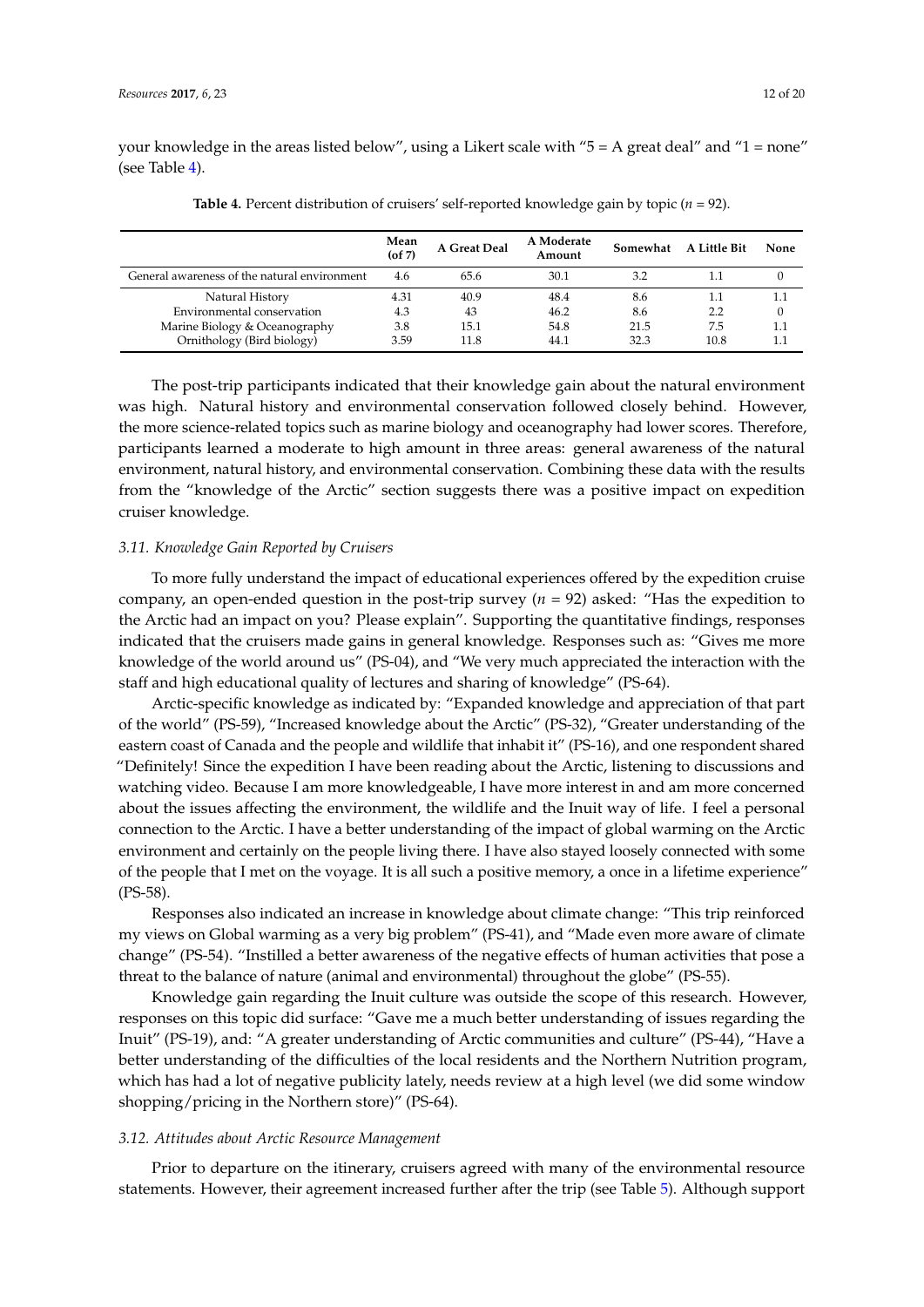for all conservation measures included in the survey received a high level of support, responses to questions #1 and #9 indicated that cruisers became more supportive of conservation measures that limit the activities of future tourists in the Arctic. The category of "no opinion" was selected 5.7% of the time pre-trip. This decreased to 0.7% in the post-trip survey, showing an over 90% decrease of "no opinion" responses.

The results suggest that participation in an Arctic expedition had only a slight impact on cruiser attitudes toward environmental and management issues facing the Arctic. However, when interpreting the results, consideration should be given to the low number of "no opinion" responses and respondents' high base level of agreement with these issues.

<span id="page-12-0"></span>

|                | <b>Ouestion</b>                                                                                                                          | <b>Mean Pre</b><br>$(n = 144)$ | Mean Post<br>$(n = 92)$ | G<br>$(df = 6)$ | <i>v</i> -Value<br>(Two-Tailed) |
|----------------|------------------------------------------------------------------------------------------------------------------------------------------|--------------------------------|-------------------------|-----------------|---------------------------------|
|                | Limiting the number of tourists that visit the Arctic                                                                                    | 5.3                            | 5.5                     | 21.8            | $< 0.001$ *                     |
|                | Setting aside large pieces of land in the Arctic as protected areas that<br>limit human use                                              | 6.0                            | 6.1                     | 4.4             | 0.62                            |
|                | Conserving wildlife in the Arctic by limiting human access to important<br>breeding areas                                                | 6.4                            | 6.5                     | 1.5             | 0.96                            |
|                | Regulating the use of long lines for fishing in the Arctic, which accidently<br>kills seabirds                                           | 6.1                            | 6.1                     | 5.6             | 0.47                            |
| $\overline{5}$ | Setting aside large sections of the Arctic Ocean as marine protected areas<br>where economic uses like fishing and drilling are excluded | 6.0                            | 6.1                     | 8.4             | 0.21                            |
|                | Monitoring cruise tourism's impact in the Arctic                                                                                         | 6.4                            | 6.5                     | 3.6             | 0.73                            |
| 7              | Regulating greenhouse gas emissions in an effort to curb global warming                                                                  | 6.1                            | 6.3                     | 14.0            | $0.03*$                         |
| 8              | Regulating the commercial fishing of krill within the Arctic                                                                             | 6.0                            | 6.3                     | 85.4            | 2.7                             |
|                | Developing stricter regulations on field excursions in an effort to<br>minimize negative impacts                                         | 5.9                            | 6.1                     | 21.2            | $0.001*$                        |

**Table 5.** Attitudes toward Arctic resource management pre- and post-survey.

\* Significant at *p* < 0.05.

#### *3.13. General Views about the Natural Environment*

Similar to the responses about Arctic resource management, the pre-trip survey indicated strong opinions that became even more pronounced after the trip (see Table [6\)](#page-13-0). Comparing answers from the pre- and post-trip surveys to questions #2, #6, #11, and #12 more closely, the respondents' attitudes regarding the environment shifted by the conclusion of the trip. Question #2, addressing a spiritual connection, showed significant change post-cruise, with no participant indicating "no opinion", and a 16% increase in those who felt a stronger connection with nature. Over 20% more participants indicated post-trip that they strongly agree that seeing the physical grace of a whale conveys to them a sense of the beauty of the natural world. There was also a significant increase in how participants felt about their relationship to wildlife in the Arctic, with 16.5% more participants indicating a stronger connection.

Question #13 looked at the level of agreement that participants had with the expedition company's mandatory Discovery Fee of US\$250. Prior to the trip, 43.8% of participants indicated that they strongly agree with a fee that is used to support environmental efforts to the areas visited. About 5% of participants did not have an opinion. However, the post-trip survey shows that 64.5% of participants thought of the Discovery Fee favourably and the number of those with no opinion of the fee dropped to zero.

An overall pattern that emerges from the responses is a deeper connection to nature and an interest in learning more about the wildlife and environment. The items that showed a statistically significant increase related back to cruiser motivations. After experiencing the Arctic first-hand the participants indicated support for the protection of the Arctic environment in the form of stricter visitor guidelines and monetary fees to assist with restoration.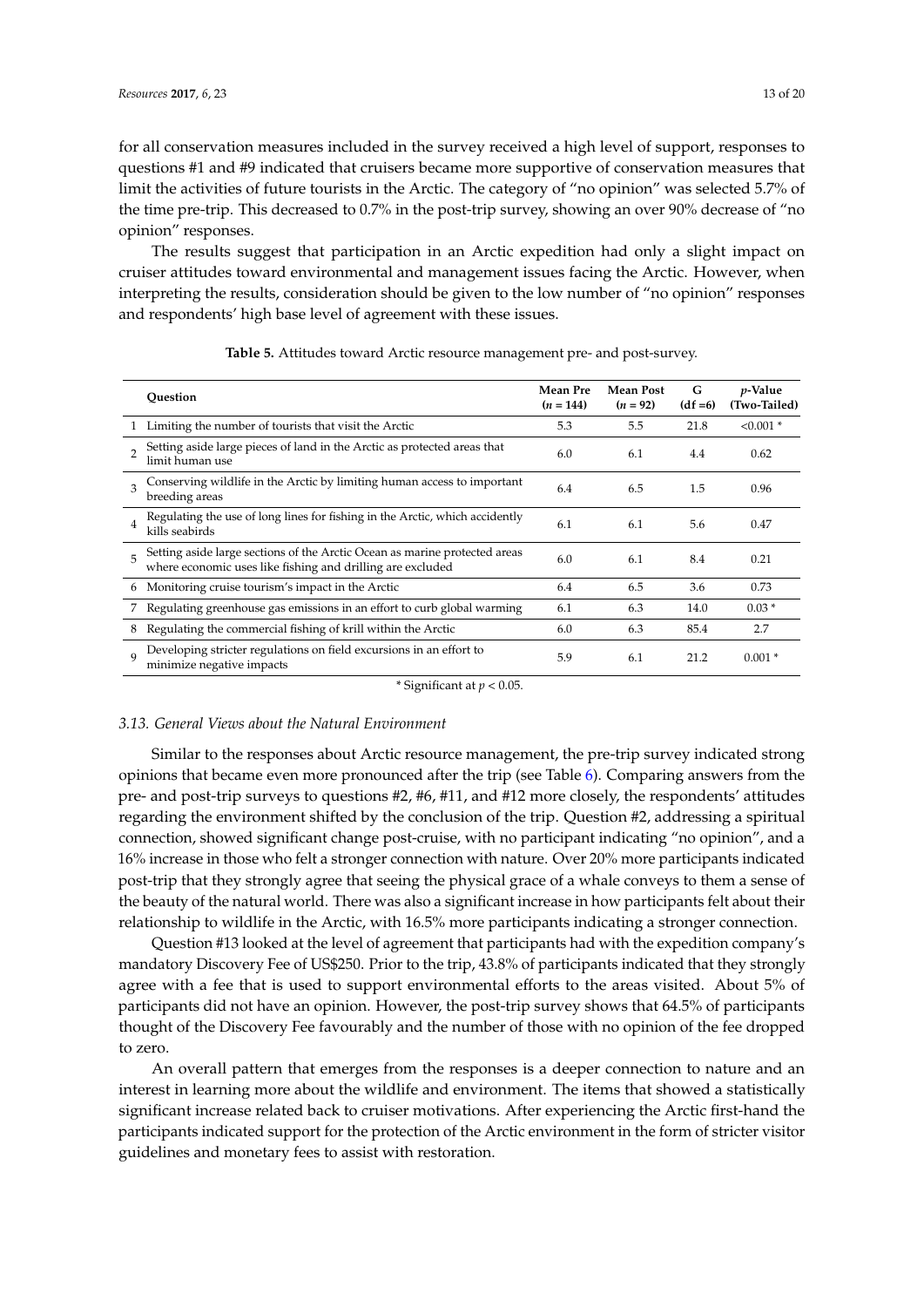<span id="page-13-0"></span>

|                | Question                                                                                                                                                          | Mean Pre<br>$(n = 144)$ | Mean (Post)<br>$(n = 92)$ | G<br>$(df = 6)$ | $p$ -Value<br>(Two-Tailed) |
|----------------|-------------------------------------------------------------------------------------------------------------------------------------------------------------------|-------------------------|---------------------------|-----------------|----------------------------|
|                | I enjoy the thrill of sailing across a wild place like the Davis Strait                                                                                           | 5.76                    | 6.31                      | 37.5            | 1.41                       |
| 2              | I don't have a particularly strong spiritual connection with nature                                                                                               | 3.03                    | 2.58                      | 29.5            | $< 0.001$ *                |
| 3              | I approve of seal hunting for aboriginal subsistence                                                                                                              | 5.72                    | 6.14                      | 15.7            | $0.015*$                   |
| $\overline{4}$ | If large oil reserves are found in a wildlife refuge, I believe drilling should be approved so long as<br>efforts are made to protect the environment             | 3.16                    | 3.03                      | 2.0             | 0.92                       |
| 5              | I am not particularly interested in bird-watching                                                                                                                 | 3.1                     | 3.17                      | 4.8             | 0.57                       |
| 6              | Seeing the physical grace of a whale conveys to me a sense of the beauty of the natural world                                                                     | 6.1                     | 6.43                      | 25.1            | $< 0.001$ *                |
|                | I am morally opposed to the hunting of seals for sport                                                                                                            | 5.53                    | 5.54                      | 7.7             | 0.26                       |
| 8              | I can accept the harvesting of a small number of unthreatened animal species in fishing nets if it<br>keeps the price of fish at a reasonable price for consumers | 4.08                    | 4.4                       | 22.8            | $< 0.001$ *                |
| 9              | I think the environment is important but protection measures should not hurt the local or<br>national economy                                                     | 3.2                     | 3.28                      | 7.5             | 0.27                       |
| 10             | I would enjoy reading a book on the ecology of the Arctic                                                                                                         | 5.28                    | 5.78                      | 26.1            | $< 0.001$ *                |
| 11             | I feel a strong connection with the wildlife that I see                                                                                                           | 5.59                    | 6.08                      | 23.9            | $< 0.001$ *                |
| 12             | I participate in tours like this one primarily to see beautiful scenery and wildlife                                                                              | 6.06                    | 6.43                      | 16.5            | $0.01*$                    |
| 13             | I support the expedition company's \$250 fee for restoration and protection of the Arctic environment                                                             | 6.2                     | 6.56                      | 23.2            | $< 0.001$ *                |
| 14             | Mandatory visitation guidelines are needed for the protection of the Arctic environment                                                                           | 6.28                    | 6.42                      | 3.6             | 0.73                       |
| 15             | While approaching a group of muskoxen to photograph them, they show signs of agitation. As long<br>as they don't run, it is okay to photograph before moving away | 3.25                    | 3.68                      | 11.9            | 0.07                       |
| 16             | In order to get a better photo of the sleeping walrus, it is acceptable to toss a small stone or make a<br>noise to awaken the walrus                             | 2.08                    | 2.15                      | 4.1             | 0.67                       |
| 17             | Visitors to the Arctic should follow the guidelines designed to protect the wildlife and vegetation                                                               | 6.48                    | 6.8                       | 19.5            | $0.003*$                   |

# **Table 6.** Pre-trip and post-trip comparison of general views toward the natural environment.

\* Significant at *p* < 0.05.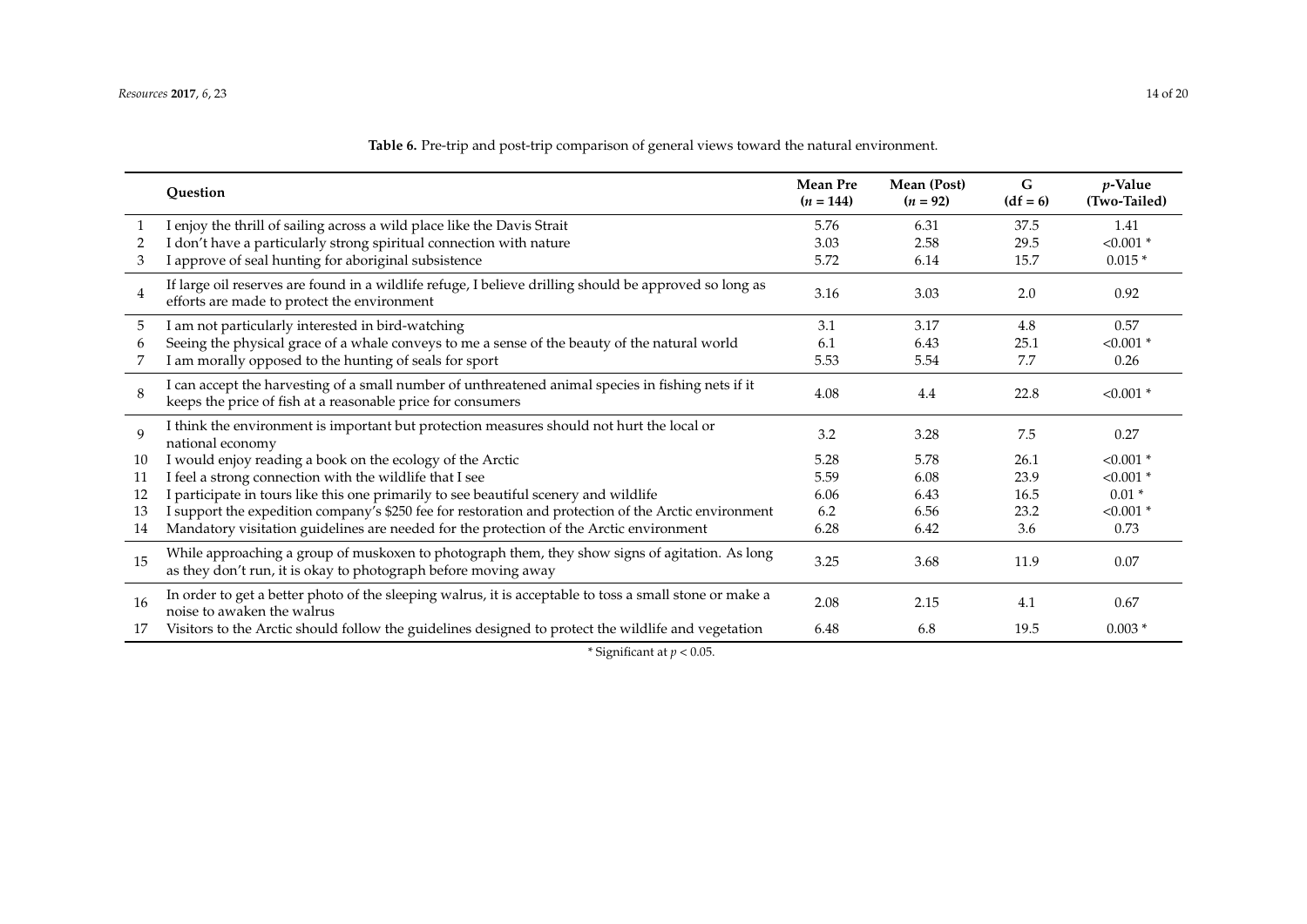#### *3.14. Attitude Change Reported by Cruisers*

The open-ended question in the post-trip survey asked: "Has the expedition to the Arctic had an impact on you? Please explain." Many of the responses show a reinforcement of pre-trip attitudes. The common theme found in the responses that support their attitudes regarding the Arctic environment was indicated by: "Yes, it reinforced my appreciation for this part of Canada and the need to preserve it" (PS-08), "I enjoy the north country, the landscape is unlike other parts of the world. Seeing the strength and at the same time the fragility of the country, makes me more aware of why everyone needs to become stewards of this great land" (PS-17), "It has given me a greater appreciation of the 'wild areas' that are still left on our planet. The great solitude of the Arctic is a precious resource that we cannot waste" (PS-35), and "Have an even greater concern about the environment in terms of energy, waste, and disposal of products of our consumer society" (PS-38).

There were also a few responses noting the connection with the natural environment and Inuit culture: "the importance of restricting commercial exploitation without negatively affecting the aboriginal population's ability to do more than just survive" (PS-46) and "Yes, I am more appreciative of the fragile environmental impact of global warming, and natural resource explorations and its impact on the land and its people" (PS-60).

The strong baseline of attitudes reported in the pre-trip survey align with cruisers' post-trip attitudes toward the environment.

#### *3.15. Behaviours*

Participants expressed a slight increase in some environmentally-oriented behaviours (Table [7\)](#page-14-0). Prior to the cruise, there was already a high level of engagement in the nine items identified on the survey. Results indicated that participants modified their behaviours in ways that showed a new interest in donating time or money to an organization, attending meetings in the community about the environment, or voting for elected officials that support environmental protection. However, these behaviours most likely would not influence daily activities that influence, for example, consumer decisions.

<span id="page-14-0"></span>

|                | Question                                                                                                  | <b>Mean Pre</b><br>$(n = 144)$ | <b>Mean Post</b><br>$(n = 92)$ | G<br>$(df = 9)$ | <i>p</i> -Value<br>(Two-Tailed) |
|----------------|-----------------------------------------------------------------------------------------------------------|--------------------------------|--------------------------------|-----------------|---------------------------------|
|                | Donating money or time to organizations<br>concerned with the protection and restoration of<br>the Arctic | 2.62                           | 2.87                           | 19.4            | $< 0.001$ *                     |
| $\mathcal{D}$  | Voting for elected officials that support<br>environmental protection                                     | 3.68                           | 3.9                            | 10.9            | $0.03*$                         |
| $\mathbf{z}$   | Becoming a member of organizations concerned<br>with the environment                                      | 3.19                           | 3.15                           | 3.9             | 0.42                            |
| $\overline{4}$ | Avoiding the use or purchase of certain products<br>because of their environmental impact                 | 3.88                           | 4.01                           | 3.6             | 0.46                            |
|                | 5 Contributing waste to a recycling program                                                               | 4.71                           | 4.84                           | 7.3             | 0.12                            |
| 6              | Making efforts to reduce your consumption                                                                 | 4.45                           | 4.35                           | 27.6            | $< 0.001$ *                     |
|                | Finding ways to reuse materials                                                                           | 4.38                           | 4.41                           | 1.5             | 0.83                            |
| 8              | Reading about the environment                                                                             | 4.01                           | 3.96                           | 0.9             | 0.92                            |
| $\alpha$       | Attending meetings in the community about<br>the environment                                              | 2.9                            | 3.24                           | 10.4            | $0.03*$                         |

#### **Table 7.** Comparison of pre-trip and post-trip behaviours.

\* Significant at *p* < 0.05.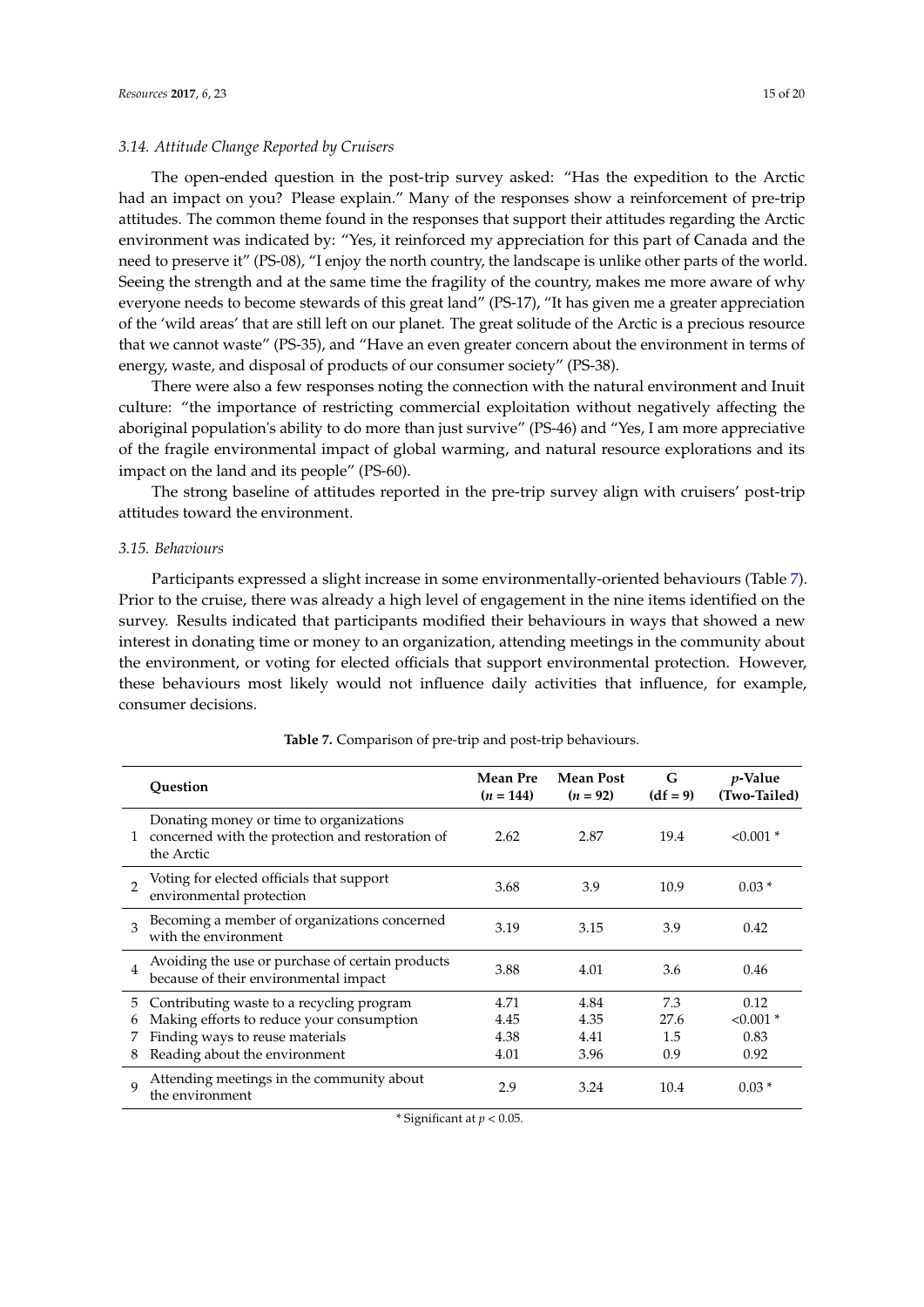#### **4. Discussion**

The increase in cruise tourism within the last decade, especially within Canada's Arctic Region, has created a demand for better understanding of how cruisers' attitudes toward the environment are affected as a result of their expedition experiences. This will help inform the debate on whether there is value in supporting a tourism industry in an ecologically sensitive region. We examined cruiser motivations to take an Arctic expedition to determine whether the educational programing had any impact on cruiser knowledge, attitudes, or behaviour.

Pro-environmental attitudes of cruisers can be positively affected by the incorporation of well-designed educational programming [\[29](#page-18-13)[,35](#page-18-19)[,39](#page-18-23)[,40\]](#page-18-24). There has been debate, however, regarding the effectiveness of knowledge transfer within nature-based tourism [\[41\]](#page-18-25). In a cruise context, this is because it has been hypothesized that a cruiser's motivation to take a cruise is based upon seeking relaxation and comfort and is therefore at odds with focused learning. Regardless of the intentionality of the educational programming, it may have little to no lasting effect on attitude or behavioural change toward the environment.

The first question of this study assessed if motivational factors for engaging in Arctic expedition cruising differed from motivational factors for mainstream cruising. Our results indicated that expedition cruisers are motivated by opportunities to learn. Specifically, expedition cruisers are motivated to gain a deeper understanding of the unique landscape and wildlife found in the Arctic. Our results also indicated that cruisers are eager to experience the novelty associated with visiting the Arctic. Therefore, expedition cruisers have different motivations compared to those that travel on a mainstream cruise line to Caribbean-type destinations. It is therefore highly likely that they also have different expectations of the cruise company, the programming, the comfort of the accommodations, and of the excursions.

According to the ELM, the results indicated that expedition cruisers are in the first stage of central processing. The expedition cruiser was motivated to think about the message that is being conveyed, as evidenced by the open-ended survey responses. For example: "My first choice for travel is always a new experience, one where I am learning everyday" (Q-82), "I am excited to learn more about our Canadian Arctic ecology" (Q-76), and "Being with resource staff that can educate me regarding plants" (Q-117).

Expedition cruisers already have a high level of environment-related knowledge and engagement in pro-environmental behaviours, indicating that they likely have the ability to process the information being presented on-ship as it complements their prior knowledge. This is an important result because the central route of persuasion strengthens a change in attitude [\[42\]](#page-19-0).

The ELM further suggests that if the educational program is designed properly, with a clear message, is well-presented, and is meaningful to the cruiser, it is likely that s/he will have a high level of cognitive involvement. Our results indicated that the expedition company is providing a meaningful and intentional educational program to the cruisers. Over the 15-day trip there was on average 6.5 h per day of planned educational programming and the expedition company's knowledgeable, interactive, and enthusiastic guides provided interesting lectures that appealed to cruisers' interests and learning expectations. In addition, cruising is conducive to continued or repeated exposure as cruisers are immersed in pro-environmental messaging for the duration of the Arctic trip. This further supports the likelihood of change in attitudes as there is a combination of immersive nature-based experience, information from guides, and relevant educational activities. An important aspect of central processing and long-lasting change in attitudes is the opportunity to contemplate the information being provided. Hiking or sitting on outer decks to enjoy the view are just two examples of activities that provided the cruisers with the opportunity and sufficient time for careful reflection of the messages provided.

Our results indicated that cruisers' pro-environmental attitudes strengthened from pre-trip to post-trip. The participants' knowledge of the Arctic region increased on several of the questions, in particular those related to geography and climate and culture and history. There was very little improvement in the biology- and science-focused questions, though the cruisers self-reported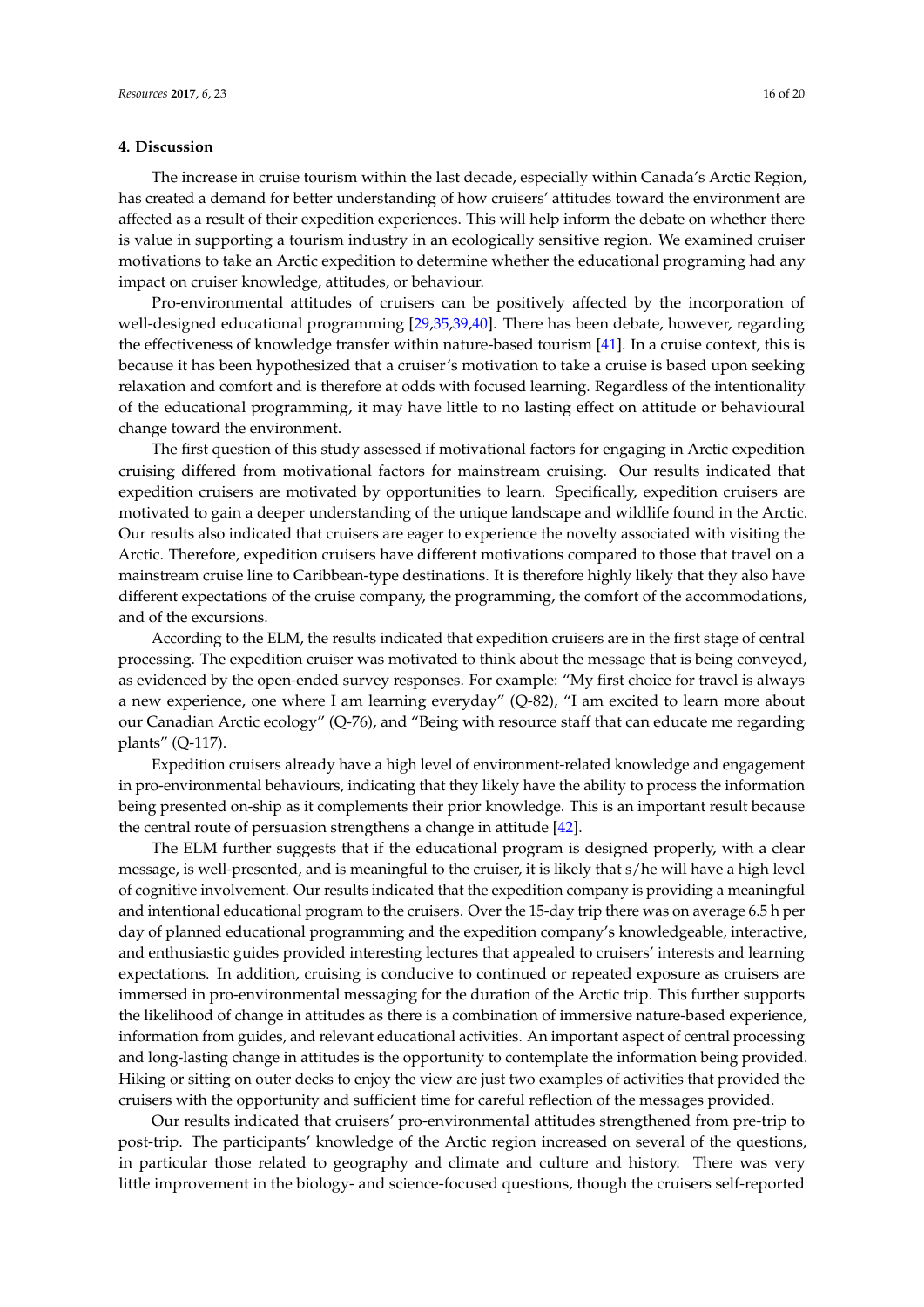a large increase in their general awareness of the natural environment, natural history, and environmental conservation.

Attitudes about Arctic resource management issues showed a slight increase in stronger opinions. However, consideration should be given to the cruisers' high base level of agreement toward resource management and the Arctic environment in general. Open-ended interview responses also indicated a reinforcement of attitudes. For example, "this trip reinforced my views on global warming as a very big problem" (PS-41) and "it reinforced my appreciation for this part of Canada and the need to preserve it" (PS-08).

After traveling to the Arctic, participants indicated a positive change in some behaviours. More money or time were donated to organizations concerned with the protection and restoration of the Arctic, and participants indicated that they have a stronger belief that voting for elected official that support environmental protection is important. Given the profile of this study's expedition cruisers, these behaviours and level of engagement with environmental issues was already quite high. The fact that any changes in behaviour were documented post-trip is, therefore noteworthy and suggests that educating less informed group of cruisers (i.e., mainstream cruisers) could have a greater influence on behaviour. These results are similar to Walker and Moscardo's (2006) results on expedition cruising in Australia [\[21\]](#page-18-5). They noted that attitude change increases when there is a combination of immersive nature-based experience, information provided from the field staff, and activities offered through educational programming.

With an increase in cruise tourism to Canada's Arctic region comes a need to better understand the cruise experience and its long-lasting impacts. To the authors' knowledge, this is the first quantitative and qualitative study addressing cruiser motivations to take an expedition cruise in the Polar regions, and one of few to study the impact of educational programming on cruisers' attitudes toward environmental conservation.

From a managerial perspective, cruise companies can benefit from this research by gaining market insights. Customer retention is important and Arctic expedition cruisers who value environmental programming are likely to make informed choices in the future, due to the high expenditure of time and money spent on the Arctic expedition.

The data collected from this study indicated that expedition cruising currently caters to a narrow demographic with a specific motivation to learn and an already high level of engagement in environmentally conscious behaviours. Recently, a mainstream cruise company has begun operating in the Arctic Regions of Canada, offering a Northwest Passage cruise for 32 days from Alaska to New York with 1080 passengers. They are catering to the comfort- and kinship-motivated mainstream cruiser by providing a variety of entertainment options on board and offering select off-ship activities [\[43\]](#page-19-1). While in the Arctic Region (26 days) the cruisers have only nine days allocated for off-ship activities as only a limited number of ports are able to accommodate a large ship. All nine stops are within communities and only two are made within Canada. It is highly unlikely that cruisers on a mainstream cruise will have the same environmentally focused knowledge and experience as those travelling on an expedition ship but the potential for knowledge transfer and encouraging behavioural changes may be higher as a result.

#### **5. Conclusions**

On board, expedition cruisers connect with nature, appreciate and expect knowledgeable resource staff, seek unique experiences, and engage in lectures and other educational experiences. Post-cruise, they are more knowledgeable about climate, geography, history, and culture but feel as though they are more knowledgeable about the environment, natural history, conservation, biology, and ornithology. Notably, the respondents are highly likely to continue their interest in learning about the Arctic after the trip has finished.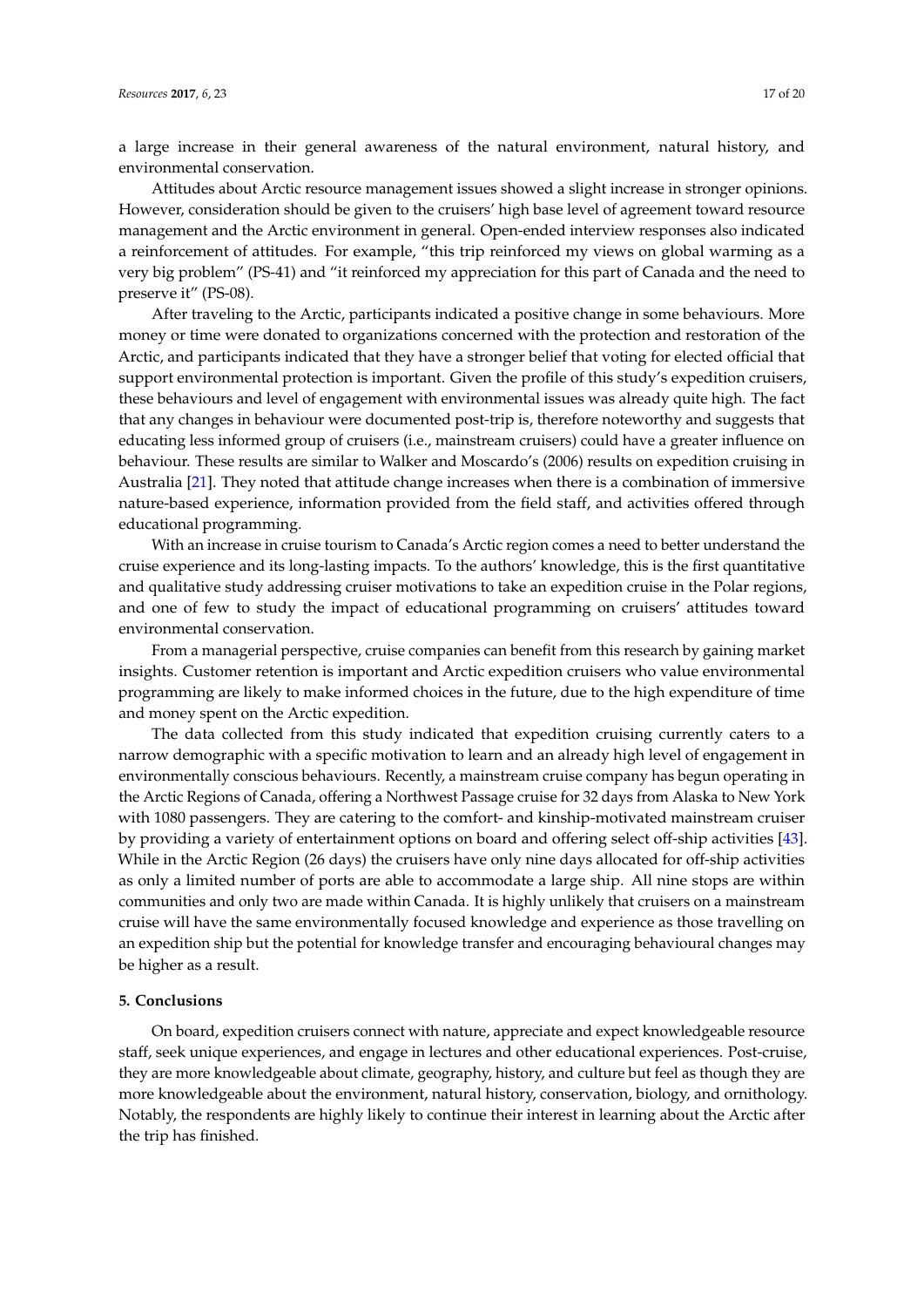This research provides valuable insight into the educational motivations of expedition cruisers. Learning opportunities are an important component of the cruise experience, which has the potential to positively impact cruiser attitude and knowledge post-cruise. These findings will encourage cruise companies to improve their educational offerings (i.e., preparedness, program quality, level of engagement) to meet the expectations of their clientele, thereby transferring critical knowledge of environmental stewardship.

**Supplementary Materials:** The following are available online at [http://www.mdpi.com/2079-9276/6/3/23/](http://www.mdpi.com/2079-9276/6/3/23/s1) [s1,](http://www.mdpi.com/2079-9276/6/3/23/s1) Research Ethics Certificate, Pre-cruise survey, Post-cruise survey, Semi-structured interview questions for guides, Semi-structured interview questions for cruisers, List of questions posed by cruisers during educational programing.

**Acknowledgments:** We would like to thank Adventure Canada for kindly allowing us to conduct research on their operation. The Northern Scientific Training Program provided an award to Brittany Manley to offset the costs of research in the North.

**Author Contributions:** Shoshanah Jacobs and Brittany Manley conceived on the project. Brittany Manley, Shoshanah Jacobs, and Statia Elliot designed the methodology. Brittany Manley collected the data. Brittany Manley, Shoshanah Jacobs, and Statia Elliot analysed the data. Brittany Manley wrote an MSc thesis on the topic. Shoshanah Jacobs drafted the article.

**Conflicts of Interest:** The authors declare no conflict of interest. Adventure Canada does not expect a right of first refusal, a preview approval of any publications, ownership, nor to set the direction of the research.

#### **References**

- <span id="page-17-0"></span>1. Douglas, N.; Douglas, N. Foreword. In *Cruise Tourism in Polar Regions: Promoting Environmental and Social Sustainability*; Earthscan: London, UK, 2010; p. xx.
- <span id="page-17-1"></span>2. Stewart, E.J.; Howell, S.E.L.; Draper, D.; Yackel, J.; Tivy, A. Sea Ice in Canada's Arctic: Implications for Cruise Tourism. *Arctic* **2007**, *60*, 370–380. [\[CrossRef\]](http://dx.doi.org/10.14430/arctic194)
- <span id="page-17-2"></span>3. Maher, P.T.; Meade, D. *Cruise Tourism in Auyuittuq, Sirmilik and Quttinirpaaq National Parks*; Technical Report—ORTM Publication Series 2008-02; UNBC ORTM Program: Prince George, BC, Canada, 2008.
- <span id="page-17-3"></span>4. Stirling, I.; Parkinson, C.L. Possible effects of climate warming on selected populations of polar bears (Ursus maritimus) in the Canadian Arctic. *Arctic* **2006**, *59*, 261–275. [\[CrossRef\]](http://dx.doi.org/10.14430/arctic312)
- 5. Serreze, M.C.; Holland, M.M.; Stroeve, J.C. Perspectives on the Arctic's shrinking sea-ice cover. *Science* **2007**, *316*, 1533–1536. [\[CrossRef\]](http://dx.doi.org/10.1126/science.1139426) [\[PubMed\]](http://www.ncbi.nlm.nih.gov/pubmed/17363664)
- 6. Arntsen, A.E.; Song, A.J.; Perovich, D.K.; Richter-Menge, J.A. Observations of the summer breakup of an Arctic sea ice cover. *Geophys. Res. Lett.* **2015**, *42*, 8057–8063. [\[CrossRef\]](http://dx.doi.org/10.1002/2015GL065224)
- <span id="page-17-4"></span>7. Feng, Z.; Ji, R.; Campbell, R.G.; Ashjian, C.J.; Zhang, J. Early ice retreat and ocean warming may induce copepod biogeographic boundary shifts in the Arctic Ocean. *J. Geophys. Res. Oceans* **2016**, *121*, 1–22. [\[CrossRef\]](http://dx.doi.org/10.1002/2016JC011784)
- <span id="page-17-5"></span>8. Dawson, J.; Johnston, M.E.; Stewart, E.J. Governance of Arctic expedition cruise ships in a time of rapid environmental and economic change. *Ocean Coast. Manag.* **2014**, *89*, 88–99. [\[CrossRef\]](http://dx.doi.org/10.1016/j.ocecoaman.2013.12.005)
- <span id="page-17-6"></span>9. Lück, M. *Nautical Tourism: Concepts and Issues*; Cognizant Communication: Putnam Valley, NY, USA, 2007; pp. 75–82.
- 10. Lemelin, R.H.; Johnston, M. Northern protected areas and parks. *Parks Prot. Areas Can. Plan. Manag.* **2008**, *3*, 294–313.
- 11. Dawson, J.; Stewart, E.J.; Maher, P.T.; Slocombe, D.S. Climate Change, Complexity and Cruising in Canada's Arctic: A Nunavut Case Study. In *Natural Resources and Aboriginal People in Canada*, 2nd ed.; Anderson, R., Bone, R.M., Eds.; Captus Press Inc.: Concord, ON, Canada, 2009; pp. 414–439.
- 12. Lemelin, H.; Dawson, J.; Stewart, E.J.; Maher, P.; Lück, M. Last-chance tourism: The boom, doom, and gloom of visiting vanishing destinations. *Curr. Issues Tour.* **2010**, *13*, 477–493. [\[CrossRef\]](http://dx.doi.org/10.1080/13683500903406367)
- <span id="page-17-7"></span>13. Lück, M.; Maher, P.T.; Stewart, E.J. *Cruise Tourism in Polar Regions: Promoting Environmental and Social Sustainability*; Earthscan: London, UK, 2010.
- 14. Johnston, A.; Johnston, M.; Stewart, E.; Dawson, J.; Lemelin, H. Perspectives of decision makers and regulators on climate change and adaptation in expedition cruise ship tourism in Nunavut. *North. Rev.* **2012**, *35*, 69–95.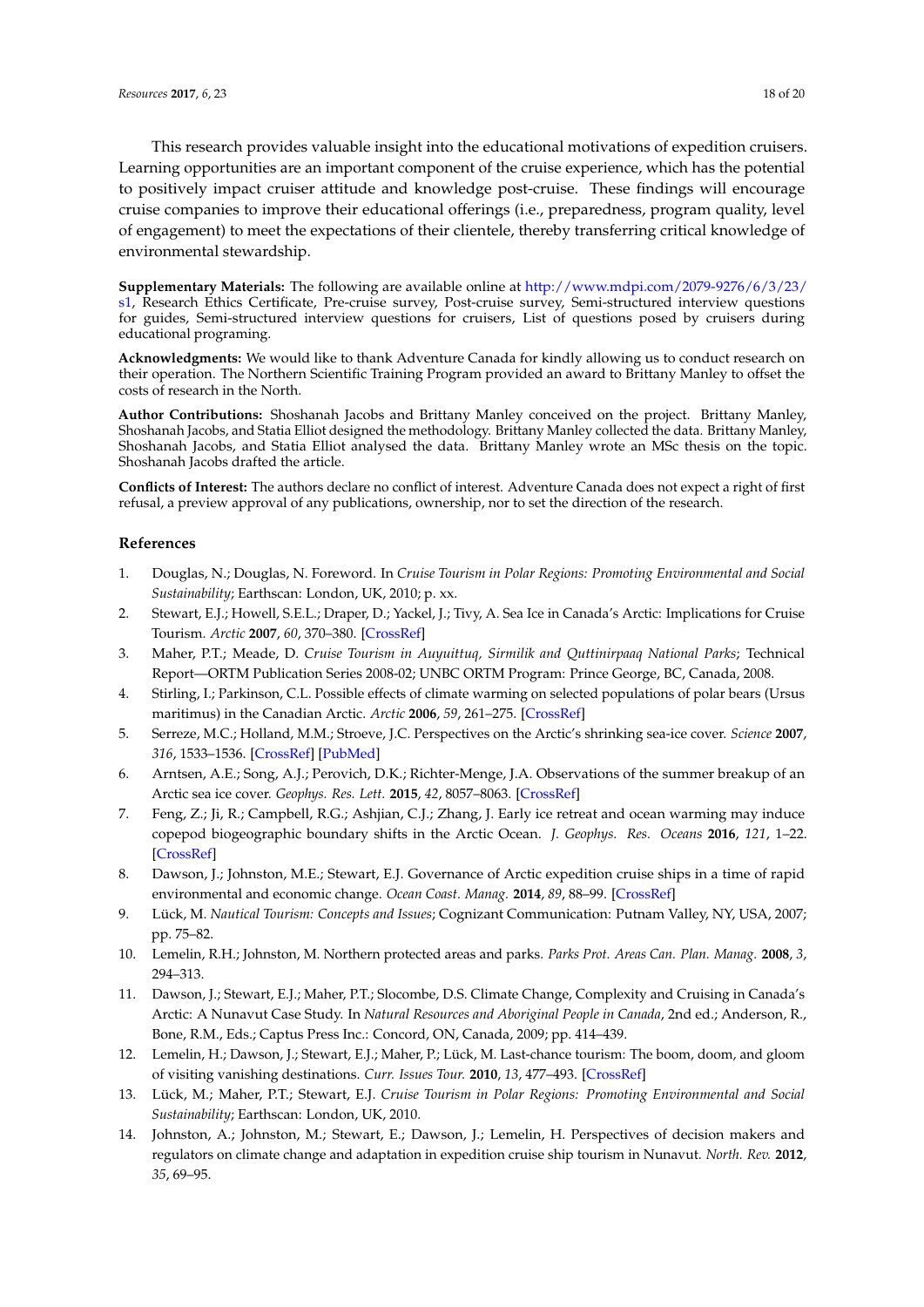- 15. Dawson, J.; Stewart, E.J.; Johnston, M.E.; Lemieux, C.J. Identifying and evaluating adaptation strategies for cruise tourism in Arctic Canada. *J. Sustain. Tour.* **2016**, *24*, 1425–1441. [\[CrossRef\]](http://dx.doi.org/10.1080/09669582.2015.1125358)
- <span id="page-18-0"></span>16. Johnston, M.; Dawson, J.; De Souza, E.; Stewart, E.J. Management challenges for the fastest growing marine shipping sector in Arctic Canada: Pleasure crafts. *Polar Rec.* **2016**, *53*, 1–12. [\[CrossRef\]](http://dx.doi.org/10.1017/S0032247416000565)
- <span id="page-18-1"></span>17. IAATO (International Association of Antarctica Tour Operators). Tourism Overview. 2013. Available online: <http://iaato.org/tourism-overview> (accessed on 20 May 2017).
- <span id="page-18-2"></span>18. Jones, C.S. Arctic ship tourism: An industry in adolescence. *North. Raven* **1999**, *13*, 28–31.
- <span id="page-18-3"></span>19. Marsh, J.; Staple, S. Cruise tourism in the Canadian Arctic and its implications. In *Polar Tourism: Tourism and the Arctic and Antarctic Regions*; Hall, C.M., Johnston, M.E., Eds.; John Wiley and Sons Ltd.: Chichester, UK, 1995; pp. 63–72.
- <span id="page-18-4"></span>20. Maher, P.T.; Stewart, E.; Lück, M. Moving forward. In *Cruise Tourism in Polar Regions: Promoting Environmental and Social Sustainability*; Earthscan: London, UK, 2010; pp. 227–232.
- <span id="page-18-5"></span>21. Walker, K.; Moscardo, G. The Impact of Interpretation on Passengers of Expedition Cruises. In *Cruise Ship Tourism*; Dowling, R.K., Ed.; CABI: Wallingford, UK, 2006; pp. 105–114.
- <span id="page-18-6"></span>22. Green, G. Students on Ice: Learning in the Greatest Classrooms on Earth. In *Cruise Tourism in Polar Regions: Promoting Environmental and Social Sustainability*; Earthscan: London, UK, 2010; pp. 93–105.
- <span id="page-18-7"></span>23. Snyder, J.; Shackleton, K. *Ship in the Wilderness*; Dent and Sons: London, UK, 1986.
- <span id="page-18-8"></span>24. Hung, K.; Petrick, J.F. Why do you cruise? Exploring the motivations for taking cruise holidays, and the construction of a cruising motivation scale. *Tour. Manag.* **2011**, *32*, 386–393. [\[CrossRef\]](http://dx.doi.org/10.1016/j.tourman.2010.03.008)
- <span id="page-18-9"></span>25. Jones, R.V. Motivations to cruise: An itinerary and cruise experience study. *J. Hosp. Manag. Tour.* **2011**, *18*, 30–40. [\[CrossRef\]](http://dx.doi.org/10.1375/jhtm.18.1.30)
- <span id="page-18-10"></span>26. Petrick, J.F. The role of quality, value, and satisfaction in predicting cruise passengers' behavioral intentions. *J. Travel Res.* **2004**, *42*, 397–407. [\[CrossRef\]](http://dx.doi.org/10.1177/0047287504263037)
- <span id="page-18-11"></span>27. Li, X.R.; Petrick, J.F. Examining the antecedents of brand loyalty from an investment model perspective. *J. Travel Res.* **2008**, *47*, 25–34. [\[CrossRef\]](http://dx.doi.org/10.1177/0047287507312409)
- <span id="page-18-12"></span>28. Petrick, J.F. Are loyal visitors desired visitors? *Tour. Manag.* **2004**, *25*, 463–470. [\[CrossRef\]](http://dx.doi.org/10.1016/S0261-5177(03)00116-X)
- <span id="page-18-13"></span>29. Ham, S. From interpretation to protection: Is there a theoretical basis? *J. Interpret. Res.* **2009**, *14*, 49–57.
- <span id="page-18-14"></span>30. Petty, R.E.; Cacioppo, J.T. *The Elaboration Likelihood Model of Persuasion*; Springer: New York, NY, USA, 1986; pp. 1–24.
- <span id="page-18-15"></span>31. Petty, R.E.; Haugtvedt, C.P.; Smith, S.M. Elaboration as a determinant of attitude strength: Creating attitudes that are persistent, resistant, and predictive of behavior. *Attitude Strength Anteced. Conseq.* **1995**, *4*, 93–130.
- <span id="page-18-16"></span>32. Ellis, C.; Kriwoken, L.K. Off the Beaten Track: A Case Study of Expedition Cruise Ships in South-west Tasmania, Australia. In *Cruise Ship Tourism*; Dowling, R.K., Ed.; CABI: London, UK, 2006; pp. 251–260.
- <span id="page-18-17"></span>33. Powell, R.B.; Brownlee, M.T.; Kellert, S.R.; Ham, S.H. From awe to satisfaction: Immediate affective responses to the Antarctic tourism experience. *Polar Rec.* **2012**, *48*, 145–156. [\[CrossRef\]](http://dx.doi.org/10.1017/S0032247410000720)
- <span id="page-18-18"></span>34. Stern, P.C.; Dietz, T.; Kalof, L. Value orientations, gender, and environmental concern. *Environ. Behav.* **1993**, *25*, 322–348. [\[CrossRef\]](http://dx.doi.org/10.1177/0013916593255002)
- <span id="page-18-19"></span>35. Powell, R.B.; Kellert, S.R.; Ham, S.H. Antarctic tourists: Ambassadors or consumers? *Polar Rec.* **2008**, *44*, 233–242. [\[CrossRef\]](http://dx.doi.org/10.1017/S0032247408007456)
- <span id="page-18-20"></span>36. Guest, G.; Bunce, A.; Johnson, L. How many interviews are enough? An experiment with data saturation and variability. *Field Methods* **2006**, *18*, 59–82. [\[CrossRef\]](http://dx.doi.org/10.1177/1525822X05279903)
- <span id="page-18-21"></span>37. Murrant, C. *Blooming 101: How to Use the Bloom's Taxonomy Metric to Assess Course Learning Expectations*; University of Guelph: Guelph, ON, Canada, 2014.
- <span id="page-18-22"></span>38. Dillman, D.A. *Mail and Internet Surveys: The Tailored Design Method*; Wiley: New York, NY, USA, 2000; Volume 2.
- <span id="page-18-23"></span>39. Lück, M. Education on marine mammal tours as agent for conservation—But do tourists want to be educated? *Ocean Coast. Manag.* **2003**, *46*, 943–956. [\[CrossRef\]](http://dx.doi.org/10.1016/S0964-5691(03)00071-1)
- <span id="page-18-24"></span>40. Walter, P.G. Theorising visitor learning in ecotourism. *J. Ecotour.* **2013**, *12*, 15–32. [\[CrossRef\]](http://dx.doi.org/10.1080/14724049.2012.742093)
- <span id="page-18-25"></span>41. Hollinshead, K. Surveillance of the worlds of tourism: Foucault and the eye-of-power. *Tour. Manag.* **1999**, *20*, 7–23. [\[CrossRef\]](http://dx.doi.org/10.1016/S0261-5177(98)00090-9)